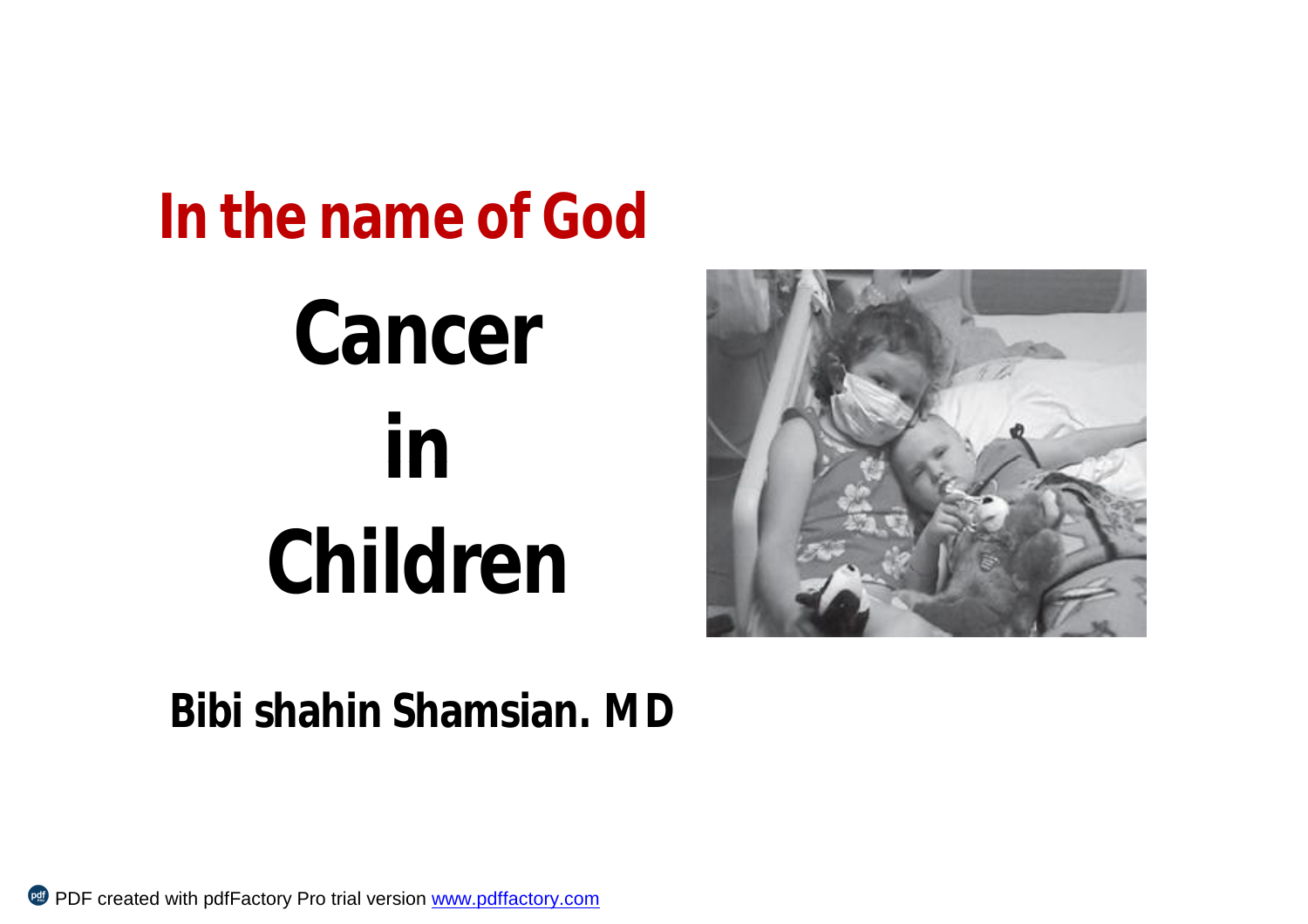### **Common Fears**

- **Fear of pain**
- **Fear of being alone**
- **Fear of disappointing parents**
- **Fear of the unknown**



• **……..**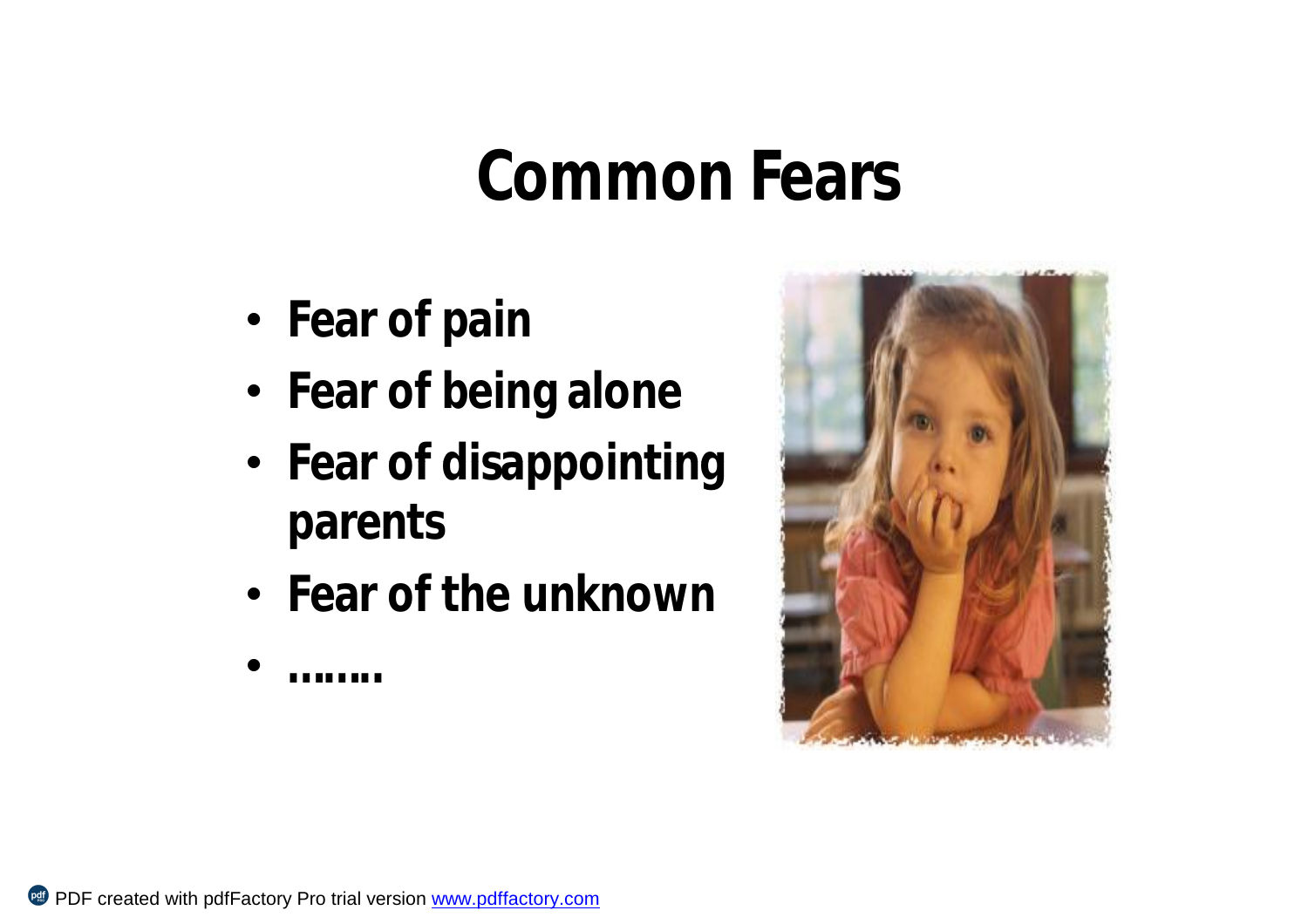## **Pediatric Oncology**

- v **Hematologic Cancer:**
- o **Acute & Chronic leukemia**
- o **Lymphoma: Hodghkin & Non H-Lymphoma**
- v **Solid tumors:**
- q **Brain tumors**
- ü **Neuroblastoma**
- ü **Wilm's tumor**
- ü **Rhabdomyosarcoma**
- ü **Retinoblastoma**
- ü **Osteosarcoma**
- ü **Ewing's sarcoma**
- ü **Germ cell tumors .**
- ü **….**

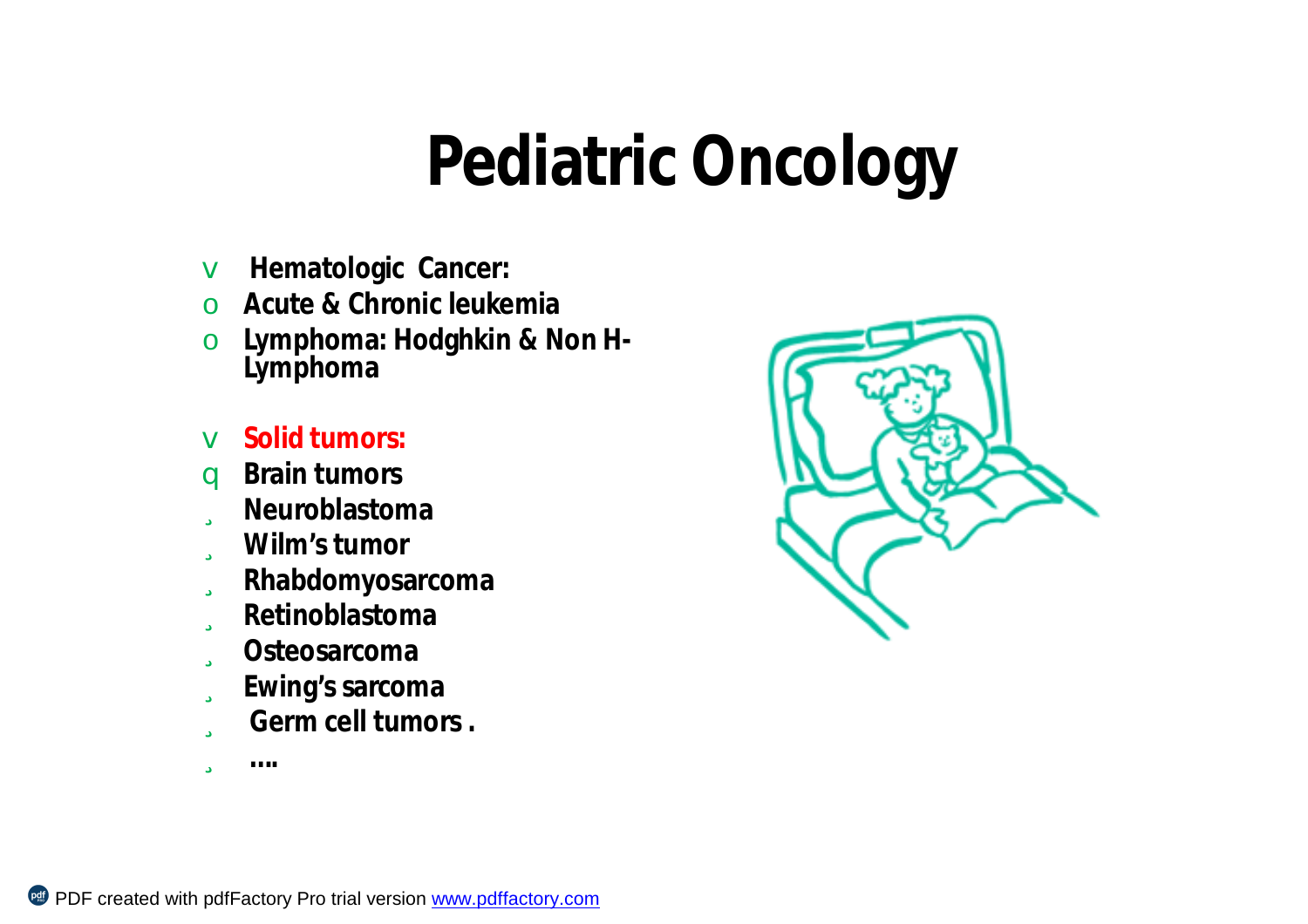## **Leukemias**

- **25–30% of all childhood cancers.**
- **USA /per year 2500–3,000 children**
- **ALL: 3–4 cases per 100,000 white children**
- **AMl 500 new cases in the United States per year**
- **Peak incidence between ALL ;2 - 5 years of age**
- Acute leukemias represent a clonal expansion and arrest at a specific stage of normal **myeloid or lymphoid hematopoiesis**.
- **They constitute 97% of all childhood leukemias**
- ü **Acute lymphoblastic leukemia (ALL) – 75%**
- ü **Acute myeloblastic leukemia (AML), also known as acute non lymphocytic leukemia (ANLL) – 20%**
- ü **Acute undifferentiated leukemia (AUL)**
- ü **Acute mixed-lineage leukemia (AMLL)**
- **Chronic myeloid leukemias constitute 3% of all childhood leukemias:**
- Philadelphia chromosome positive (Ph positive) myeloid leukemia
- Juvenile myelomonocytic leukemia (JMML)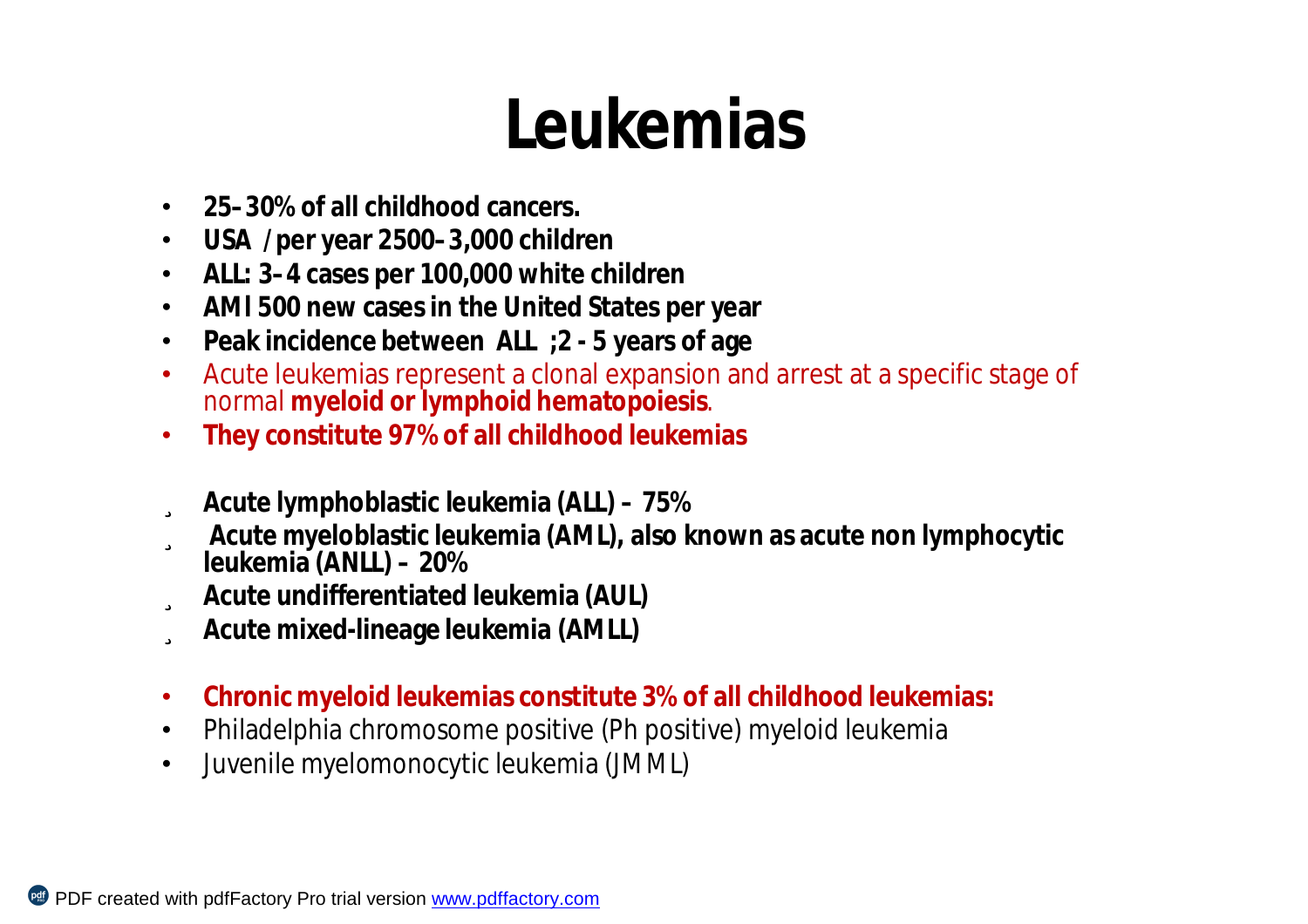# **ETIOLOGY**

- **Unknown**
- Ionizing radiation
- Chemicals (e.g., benzene in AML)



- Drugs (e.g., use of Akylating agents either alone or in combination with **Radiation**
- Therapy increases the risk of AML
- **Genetic considerations**:Identical twins
- If one twin develops leukemia during the **first 5 years** of life the, risk of the **second twin developing leukemia is 20%.**
- Incidence of leukemia in siblings of leukemia patient is **4 times** greater
- **Chromosomal abnormalities: Down syndrome , Fanconi Anemia , Kostmann disease, Ataxia telangiectasia**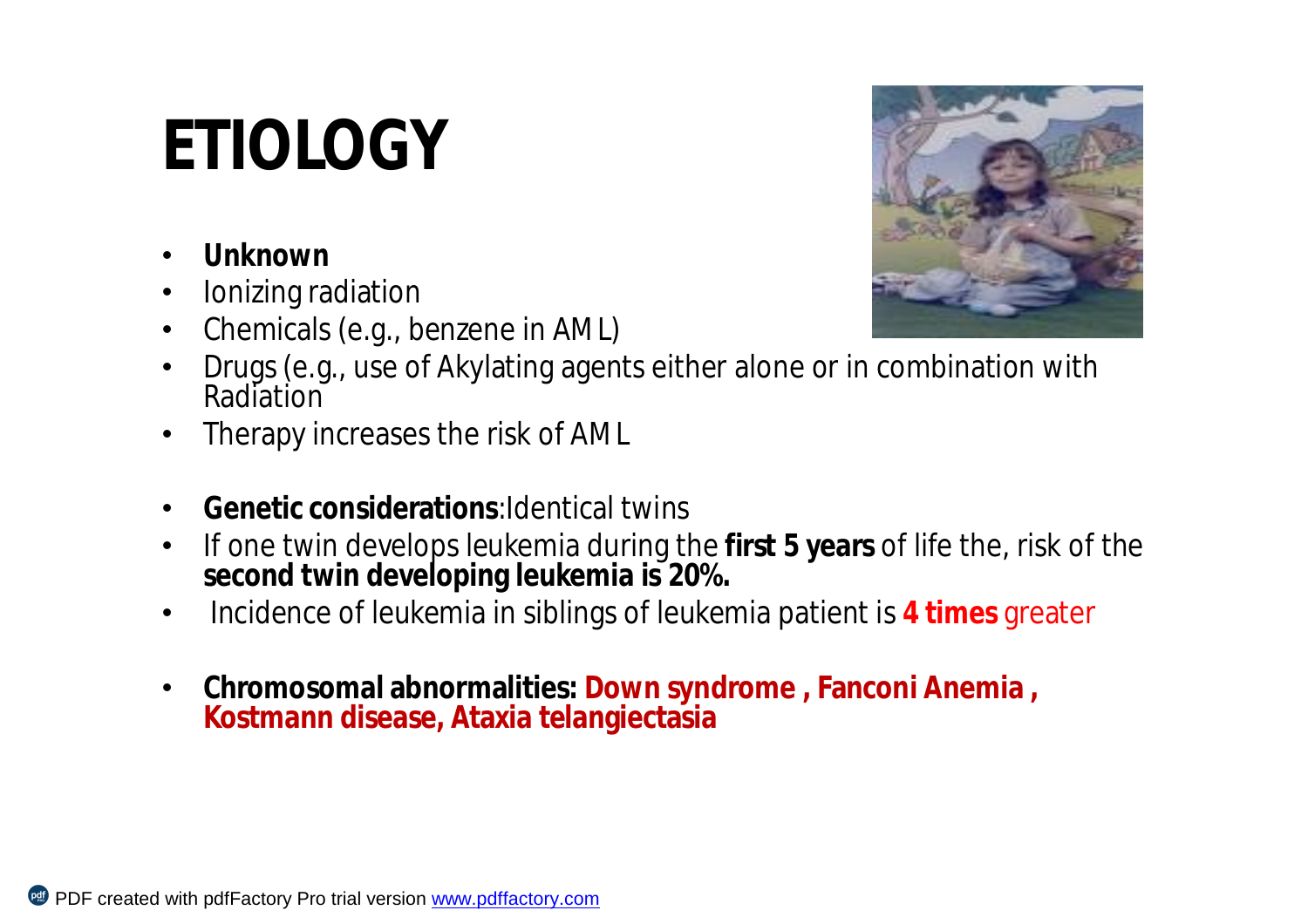# **CLINICAL FEATURES OF ALL**

- **Fever (60%).**
- **Lassitude (50%).**
- **Pallor (40%)**
- **Anemia ,Neutropenia ,Thrombocytopenia , Pancytopenia,**
- **Lymphadenopathy**
- **Splenomegaly ,Hepatomegaly**
- **Central Nervous System (CNS) Involvement< less than 5% of children with ALL at initial diagnosis**
- **Testicular Involvement . painless enlargement of the in 10–20% of boys**
- **Bone and Joint Involvement ( aArthragy , Arthritis)**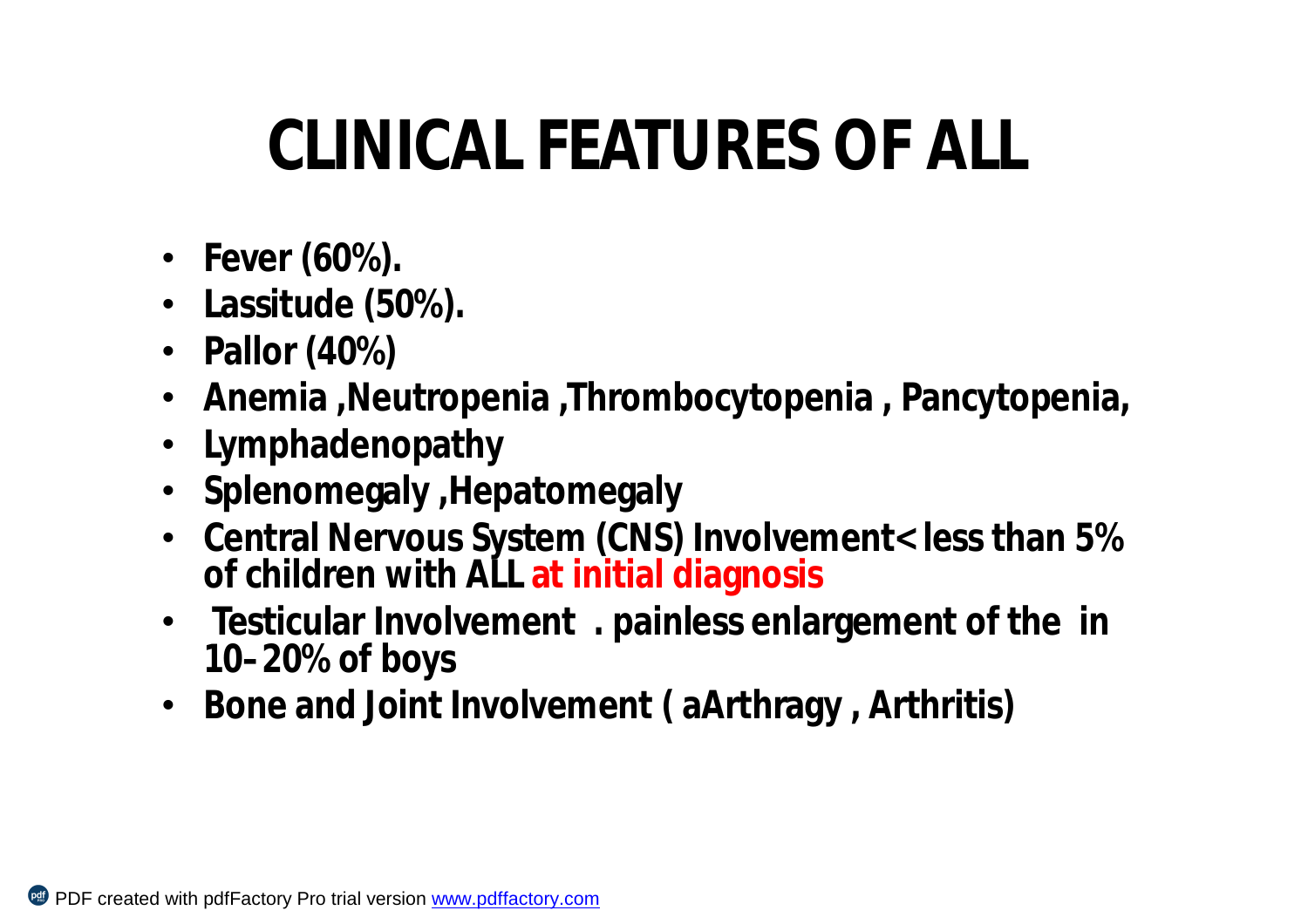# **Diagnosis**

- **CBC ,Blood chemistry; Electrolytes, blood urea, uric acid,LDH, liver function tests**
- **Immunoglobulin levels.**
- **Bone Marrow: , Morphology, Immunophenotyping, Cytogenetics**
- **CXR: Mediastinal mass in T-cell leukemia.**
- **Cerebrospinal fluid: Chemistry and cells**
- **Coagulation profile (AML M3,….)**
- **Cardiac function:Echo**
- **Infectious disease profile: Virology**

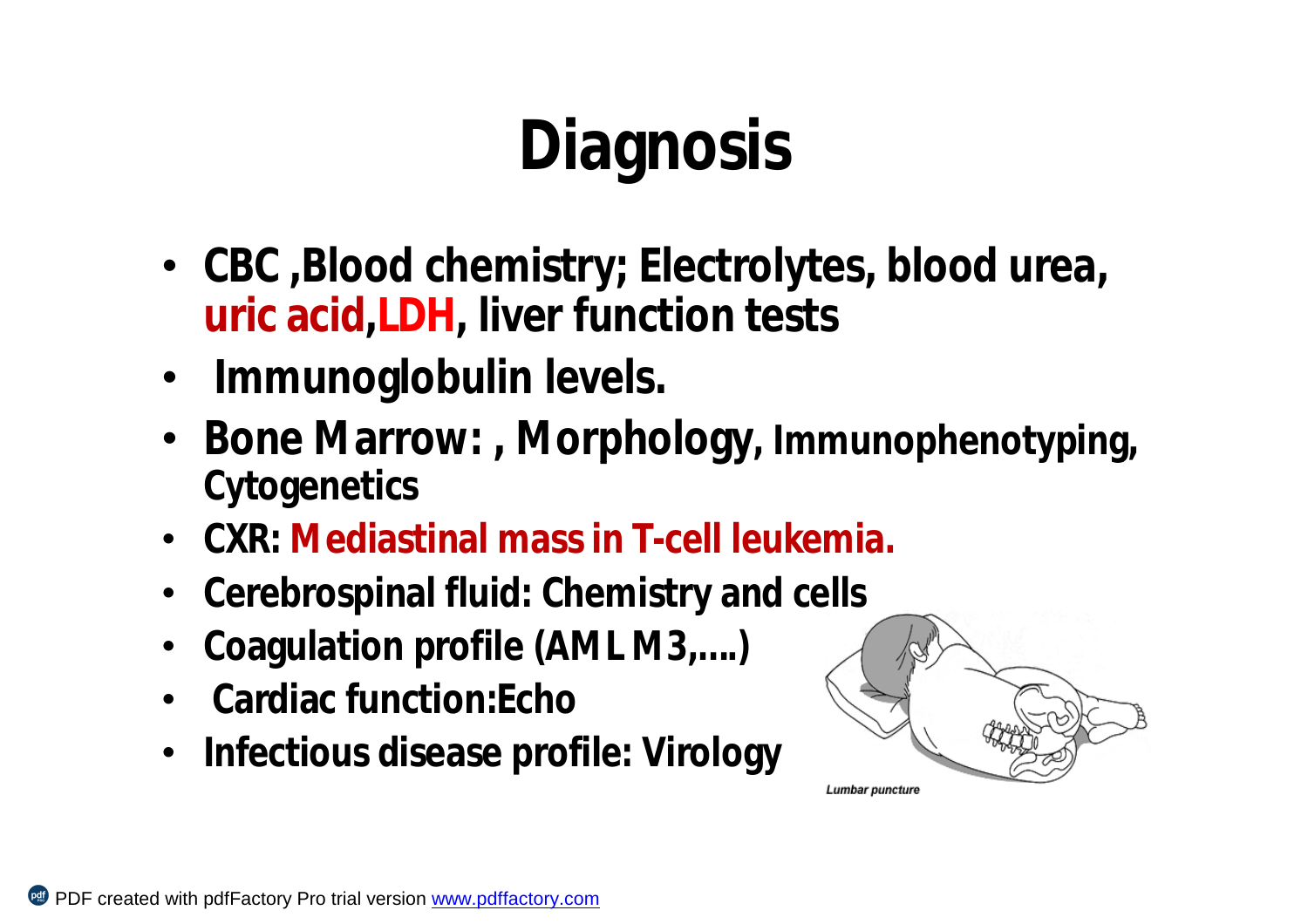### **CXR PA& LAT( Ant Mediastinal Mass)**

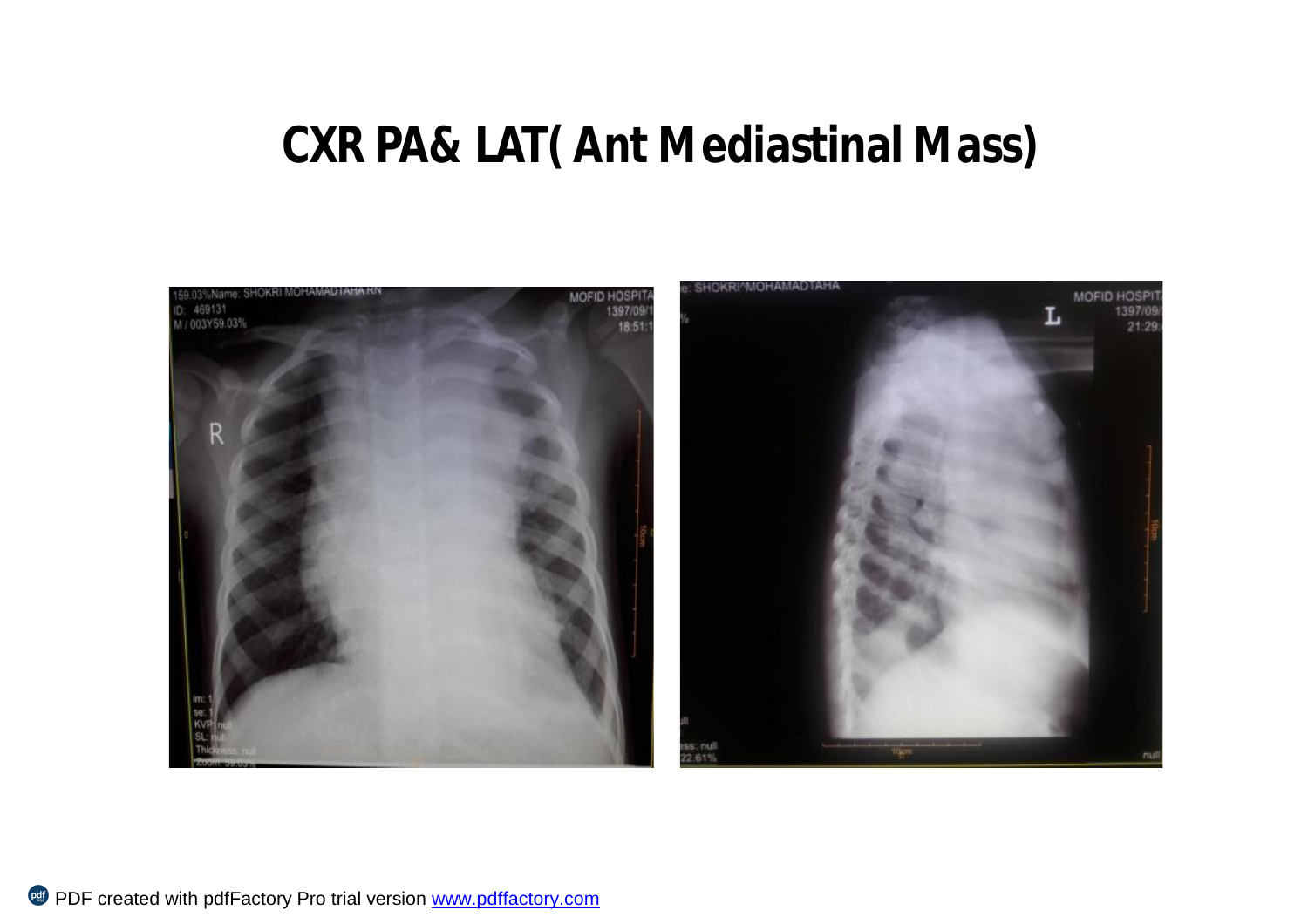### **SVC &SMS / CXR & CT**

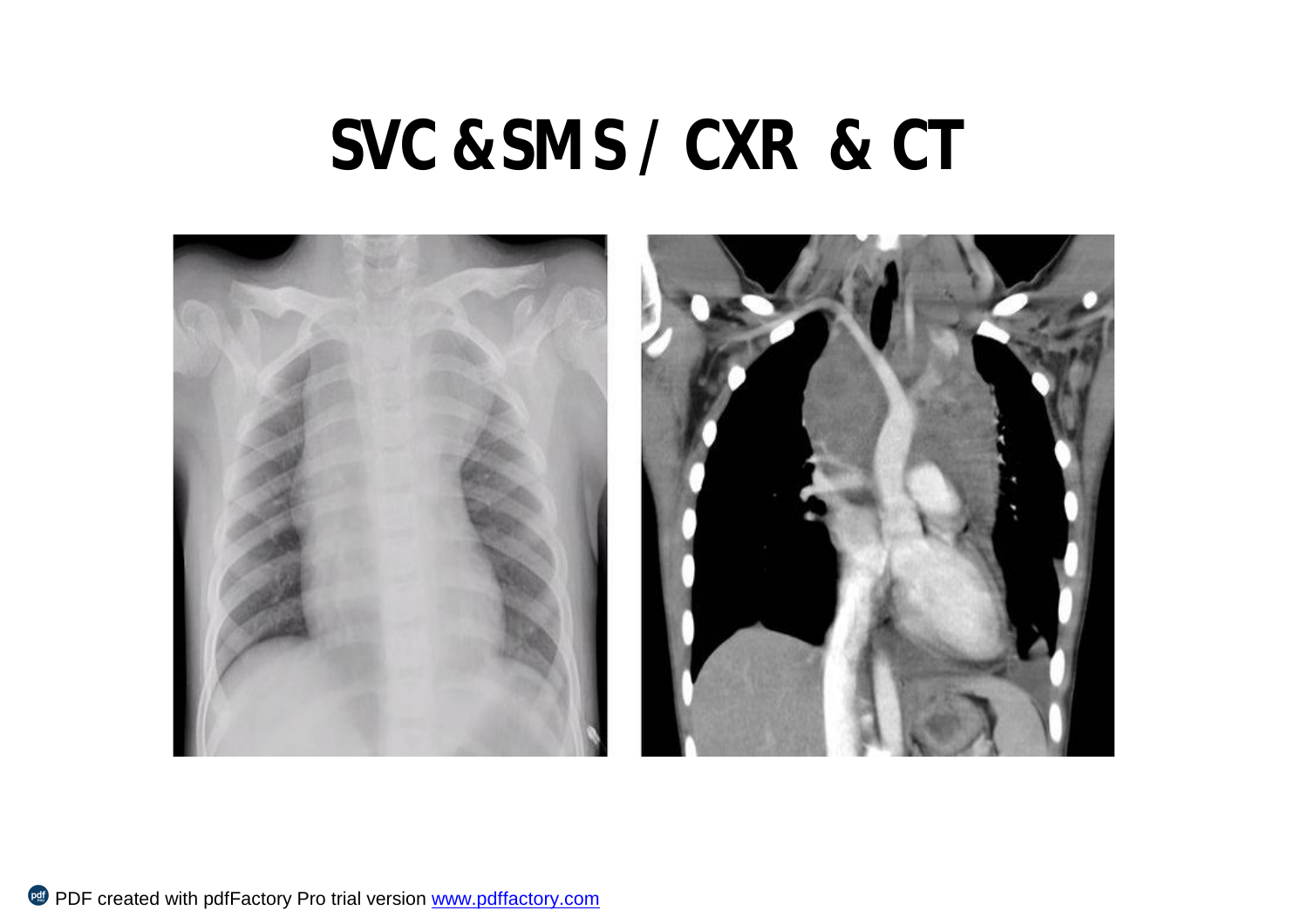### **BMA : Full Blast (Acute Lymphoblastic Leukemia**)



PDF created with pdfFactory Pro trial version [www.pdffactory.com](http://www.pdffactory.com)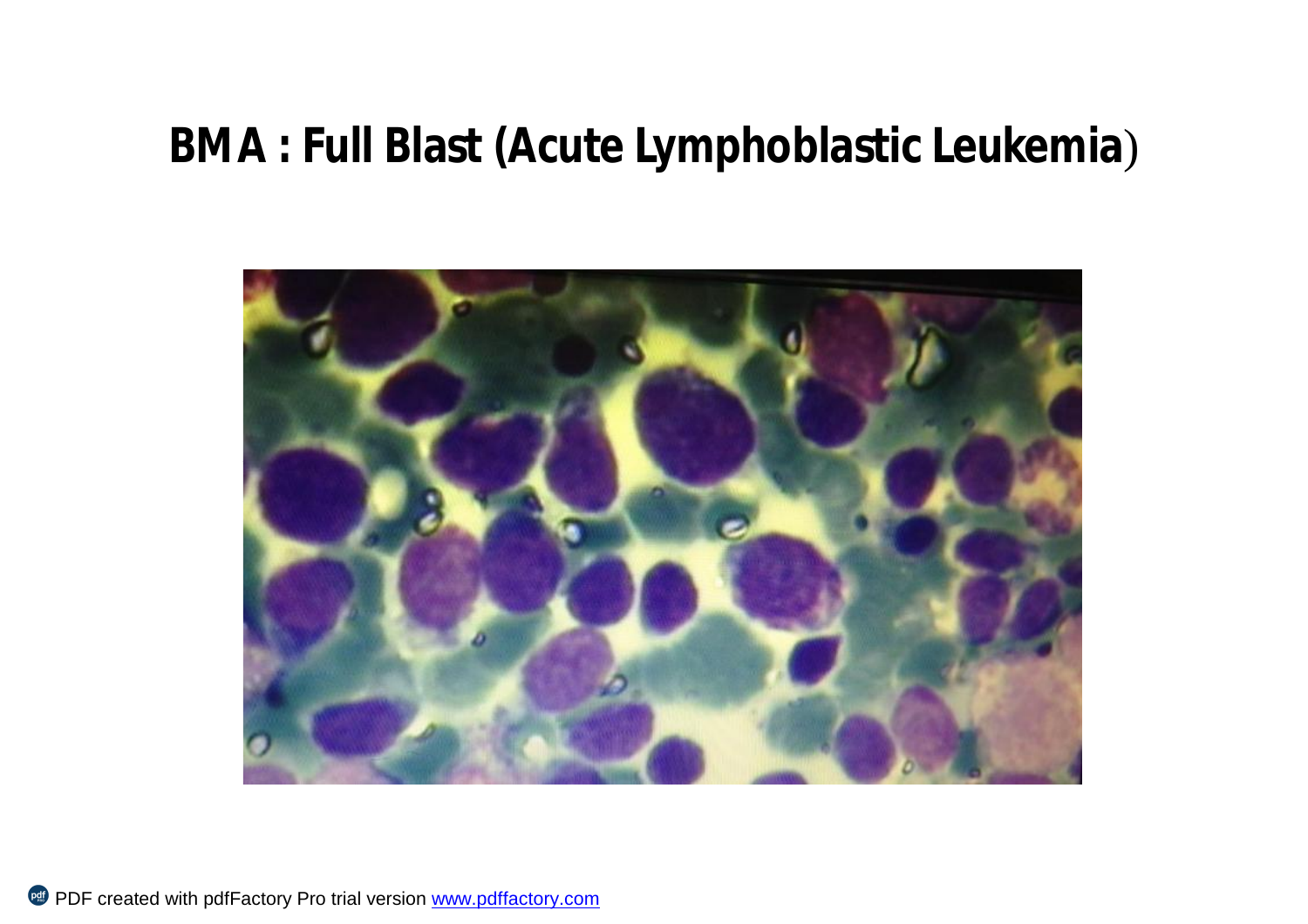### Classification

- **Lymphoblasts- ALL {French–American–British (FAB) Classification; L1, L2, L3**
- **Myeloblast in AML**
- ü **Immunopheotyping :** CD10, CD19 CD20, Cd22 for B lineage, CD7 for T lineage and **CD13,CD33 for myeloid cells**
- o **Pre-B cell :80% of ALL,**
- o **15-20% : T cell -Older age ;High initial WBC , extramedullary disease, Poor prognosis**
- o **B cell :1–2%**
- ü **World Health Organization ;new classification of ALL** (*cytogenetic and molecular characteristics) :*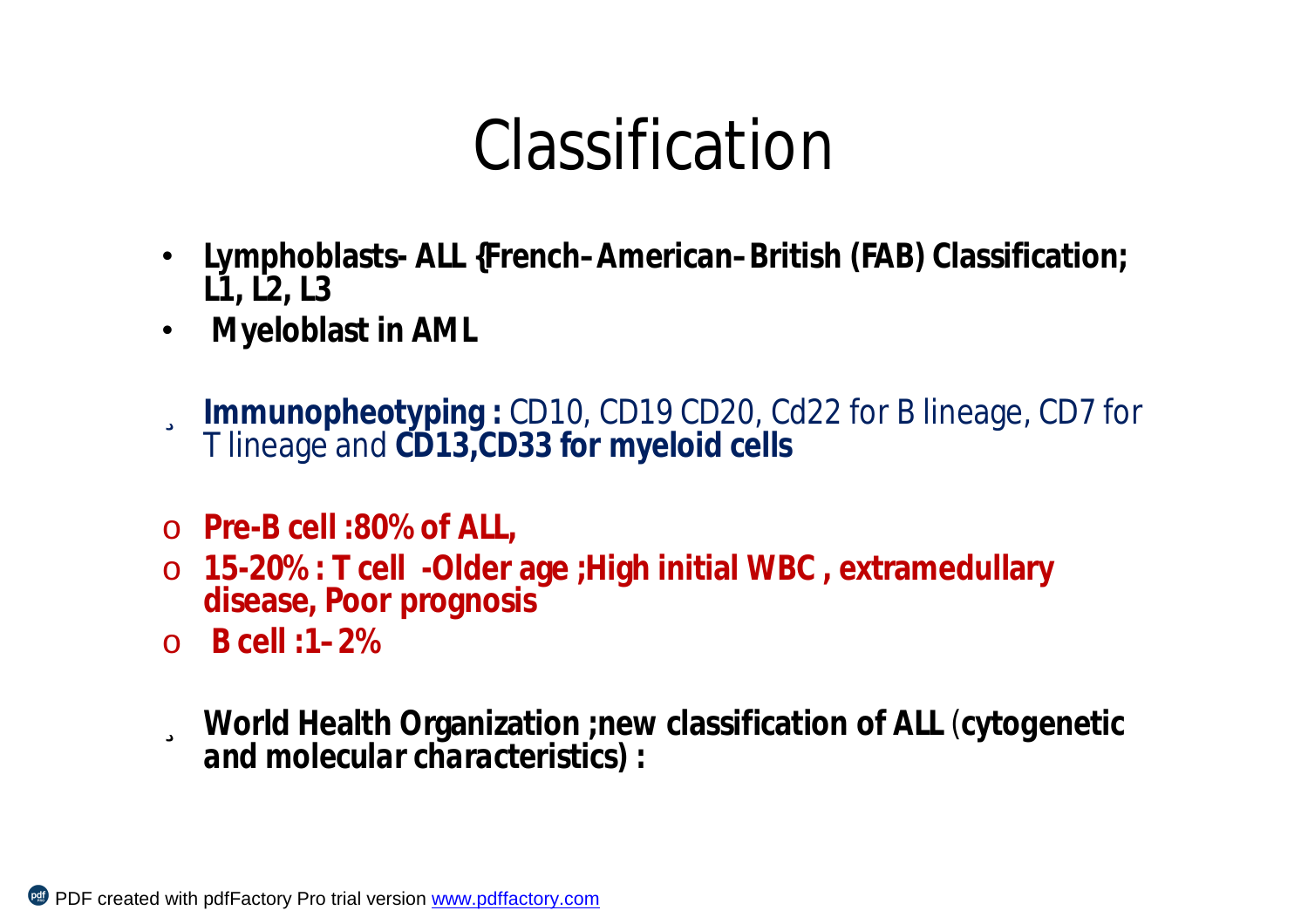### **World Health Organization Classification of ALL**

### B lymphoblastic leukemia/lymphoma

B lymphoblastic leukemia/lymphoma, not otherwise specified (NOS) B lymphoblastic leukemia/lymphoma with recurrent genetic abnormalities B lymphoblastic leukemia/lymphoma with t(9;22)(q34;q11.2);BCR-ABL 1 B lymphoblastic leukemia/lymphoma with t(v;11q23); MLL rearranged B lymphoblastic leukemia/lymphoma with t(12;21)(p13;q22) TEL-AML1 (ETV6-RUNX1) B lymphoblastic leukemia/lymphoma with hyperdiploidy B lymphoblastic leukemia/lymphoma with hypodiploidy B lymphoblastic leukemia/lymphoma with t(5;14)(q31;q32) IL3-IGH B lymphoblastic leukemia/lymphoma with t(1;19)(q23;p13.3);TCF3-PBX1 T lymphoblastic leukemia/lymphoma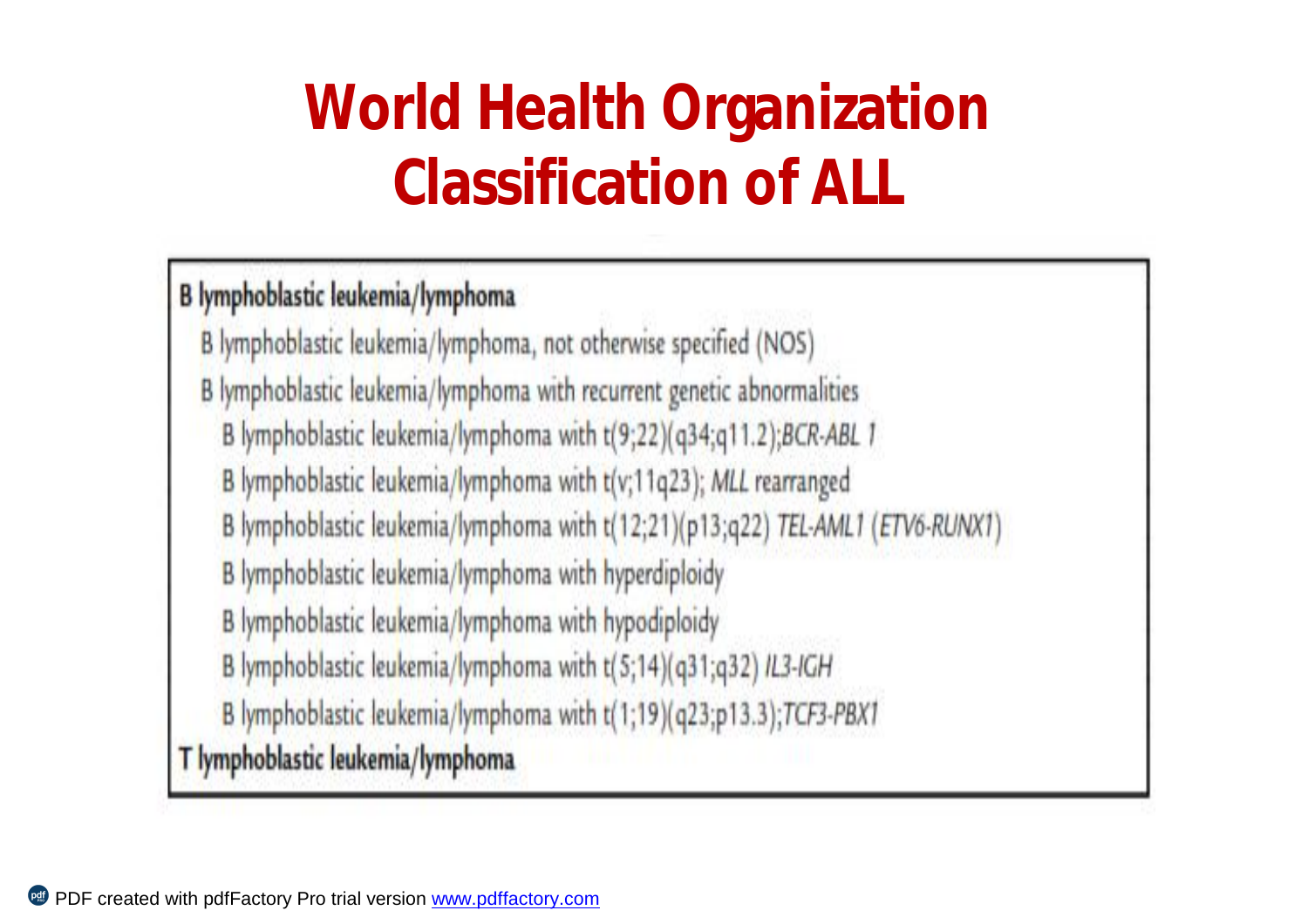**Genotypes of ALL in childhood leukemias Tel–AML1 fusion gene t(12;21) , Excellent prognosis BCR–ABL fusion gene t(9;22); older age, higher WBC count ,CNS involvement at diagnosis** 

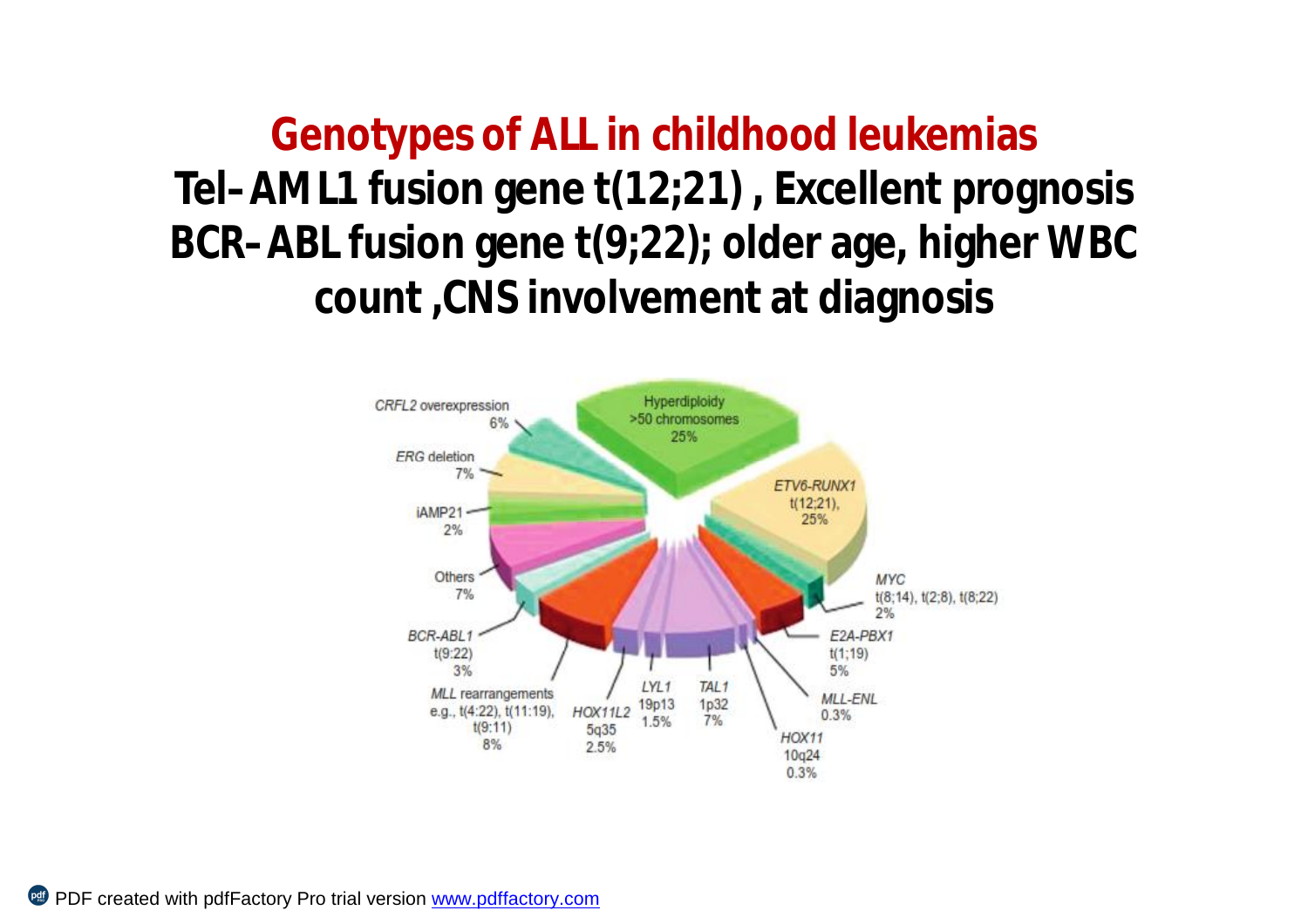### **Treatment**

- **General Care**
- **Main treatment: Remission induction, Consolidation (intensification of remission),prevention of CNS leukemia , Maintenance therapy.**
- **Remission induction rates with three or four drugs (i.e., vincristine, prednisone, L-asparaginase,intrathecal Chemotherapy,produce a 95% remission induction rate.**
- **The aim of therapy in acute leukemia is to cure the patient and includes the following:**
- q induce a clinical and hematologic remission
- q maintain remission by systemic chemotherapy and prophylactic CNS therapy
- q Treat the complications of therapy and of the disease.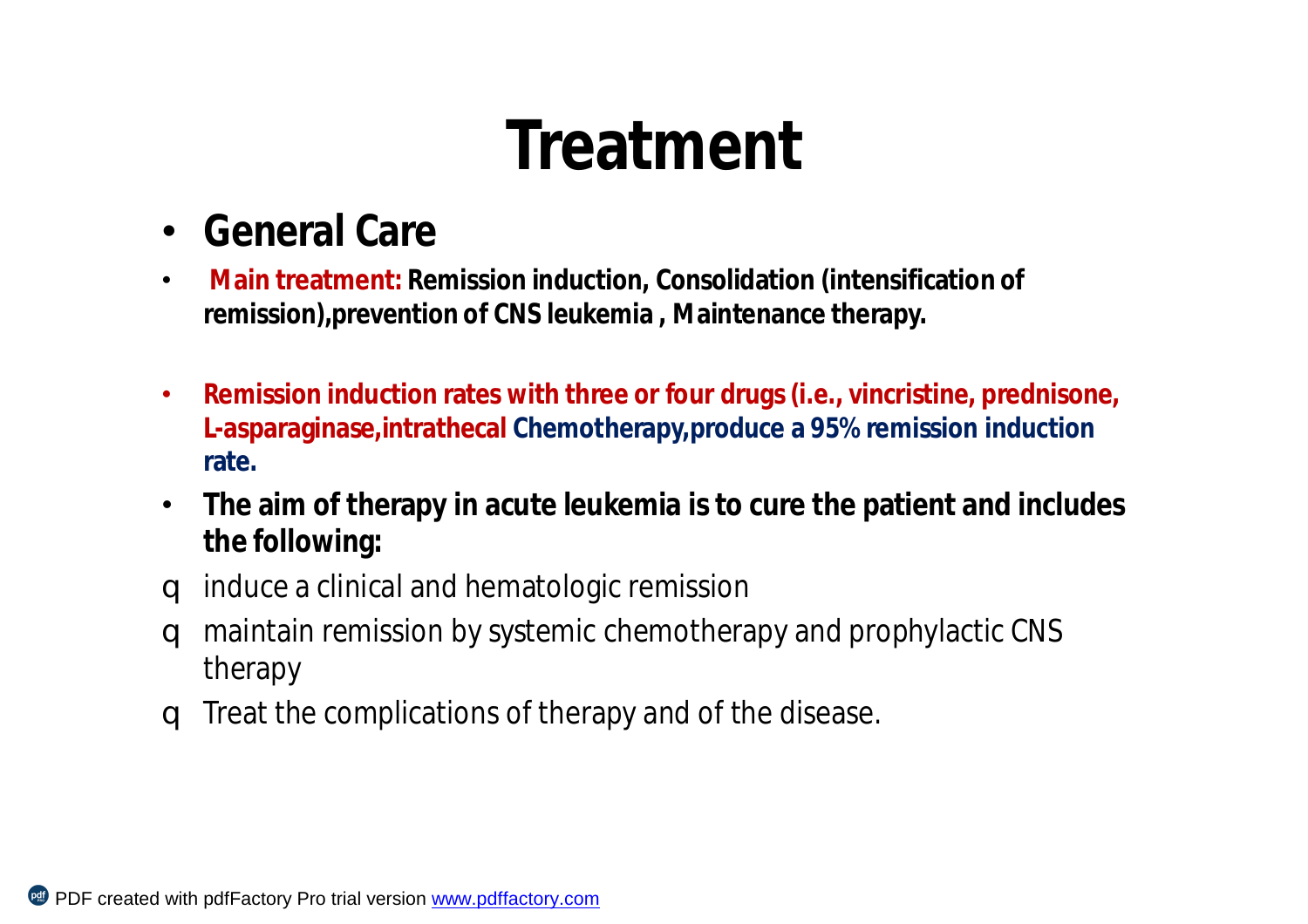### **Prognostic Factors in Childhood Acute Lymphoblastic Leukemia**

| Factor                                      | Favorable                                    | Intermediate                        | Unfavorable                    |
|---------------------------------------------|----------------------------------------------|-------------------------------------|--------------------------------|
| Age (years)                                 | $1 - 9$                                      | $\geq 10^2$                         | $<$ 1 and MLL+                 |
| White blood cell<br>count $(\times 10^9/L)$ | < 50                                         | $\geq$ 50 <sup>2</sup>              |                                |
| Immunophenotype                             | Precursor B cell                             | Teell <sup>a</sup>                  |                                |
| Genetics                                    | Hyperdiploidy >50 chromosomes or             | Diploid                             | $t(9;22)/BCR-ABLI$             |
|                                             | $DNA$ index $\geq 1.16$                      | $t(1;19)/TCF3-PBX1^2$               | $t(4:11)/MLL-AF4$              |
|                                             | Trisomies 4,10 and 17<br>t(12;21)/ETV6-CBFA2 |                                     | Hypodiploid <44<br>chromosomes |
| <b>CNS</b> status                           | CN <sub>S1</sub>                             | CNS2 <sup>n</sup>                   | CNS3                           |
|                                             |                                              | Traumatic spinal tap<br>with blasts |                                |
| MRD (end of<br>induction)                   | < 0.01%                                      | 0.01% to 0.99%                      | 21%                            |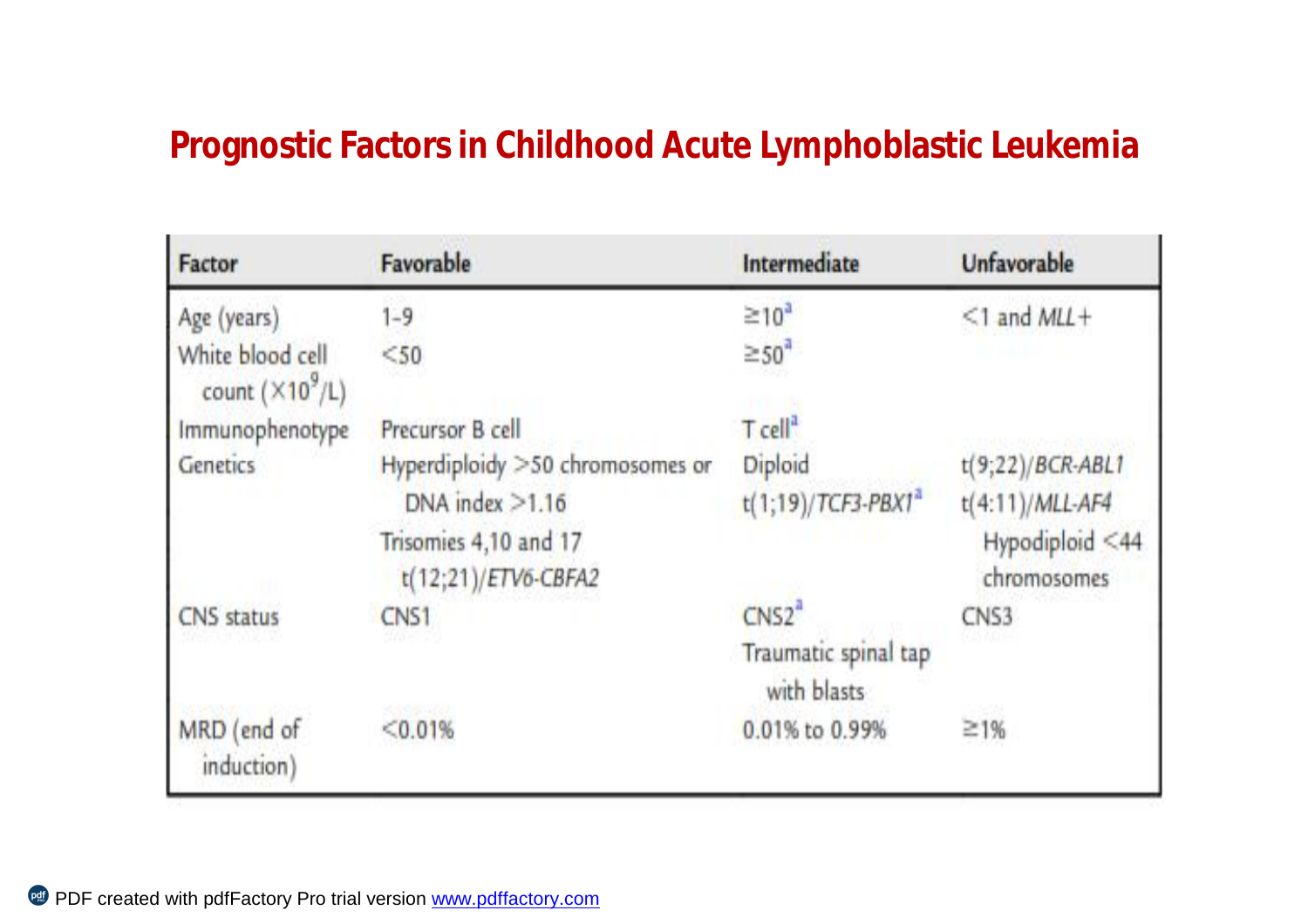# **ACUTE MYELOID LEUKEMIA**

- **Abnormal proliferation and differentiation of myeloid precursors in the bone marrow**
- **AML ;20% of childhood leukemia.**
- Incidence: 500 new cases of childhood AML in the United States per year.
- Age distribution: **Peaks in neonatal period and during adolescence.**
- **Etiology;**
- **Twin concordance**
- Genetic Syndromes;Down syndrome, Fanconi anemia
- **Therapy-related - secondry:Vp16,Cyclophosphamide**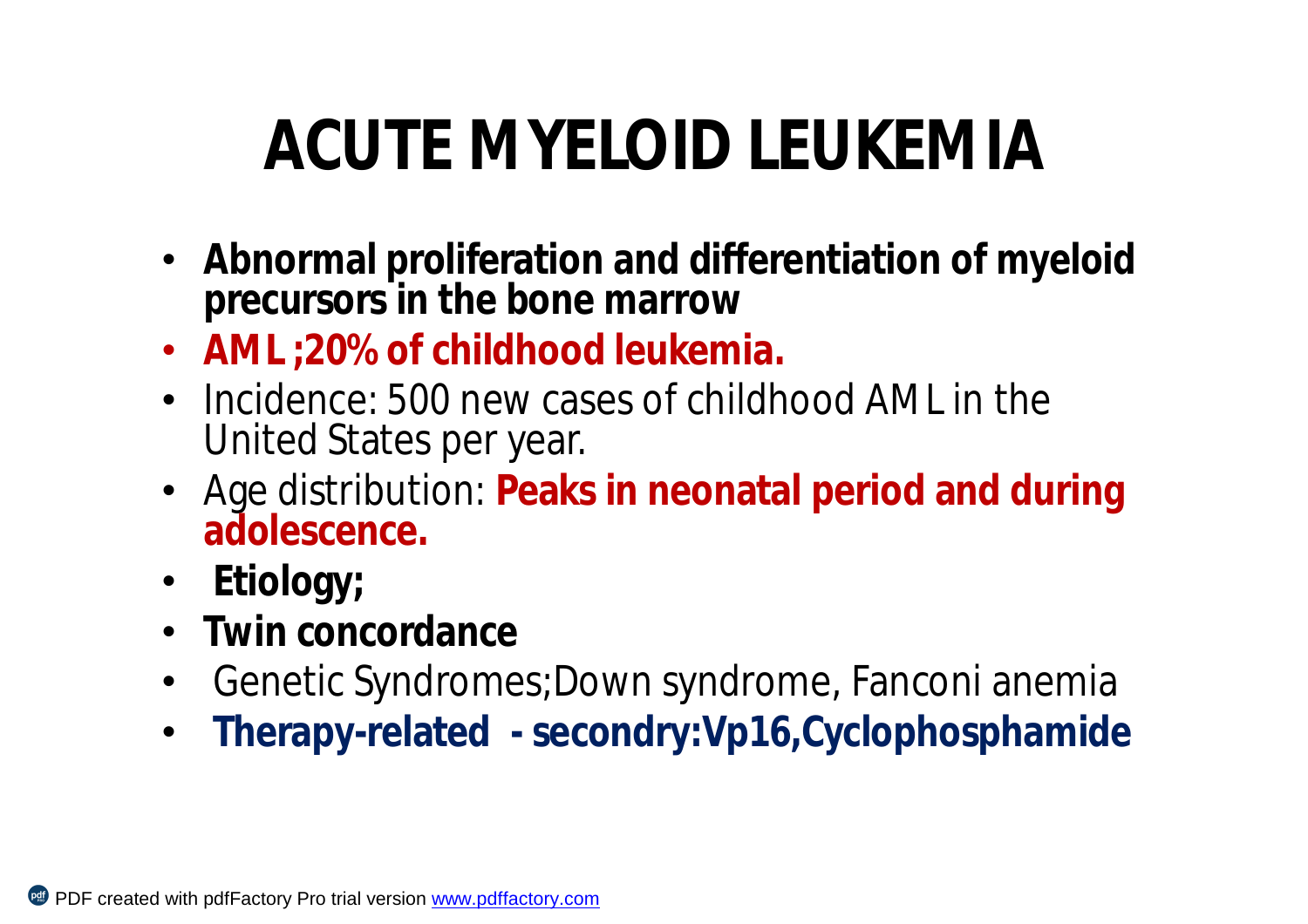### **AML Classifications**

• **AML ;20% blasts are required for the diagnosis of AML** q **French–American–British (FAB) classification of AML. ;** q M0-undifferentiated leukemia q ………………………..

q M7- Acute Megakaryoblastic leukemia;

- **Clonal cytogenetic abnormalities: t(8;21) ,inv(16) ,t(16:16) and ( t(15;17)**
- Receptor tyrosine kinase mutations **(FLT 3 mutations): poor prognosis**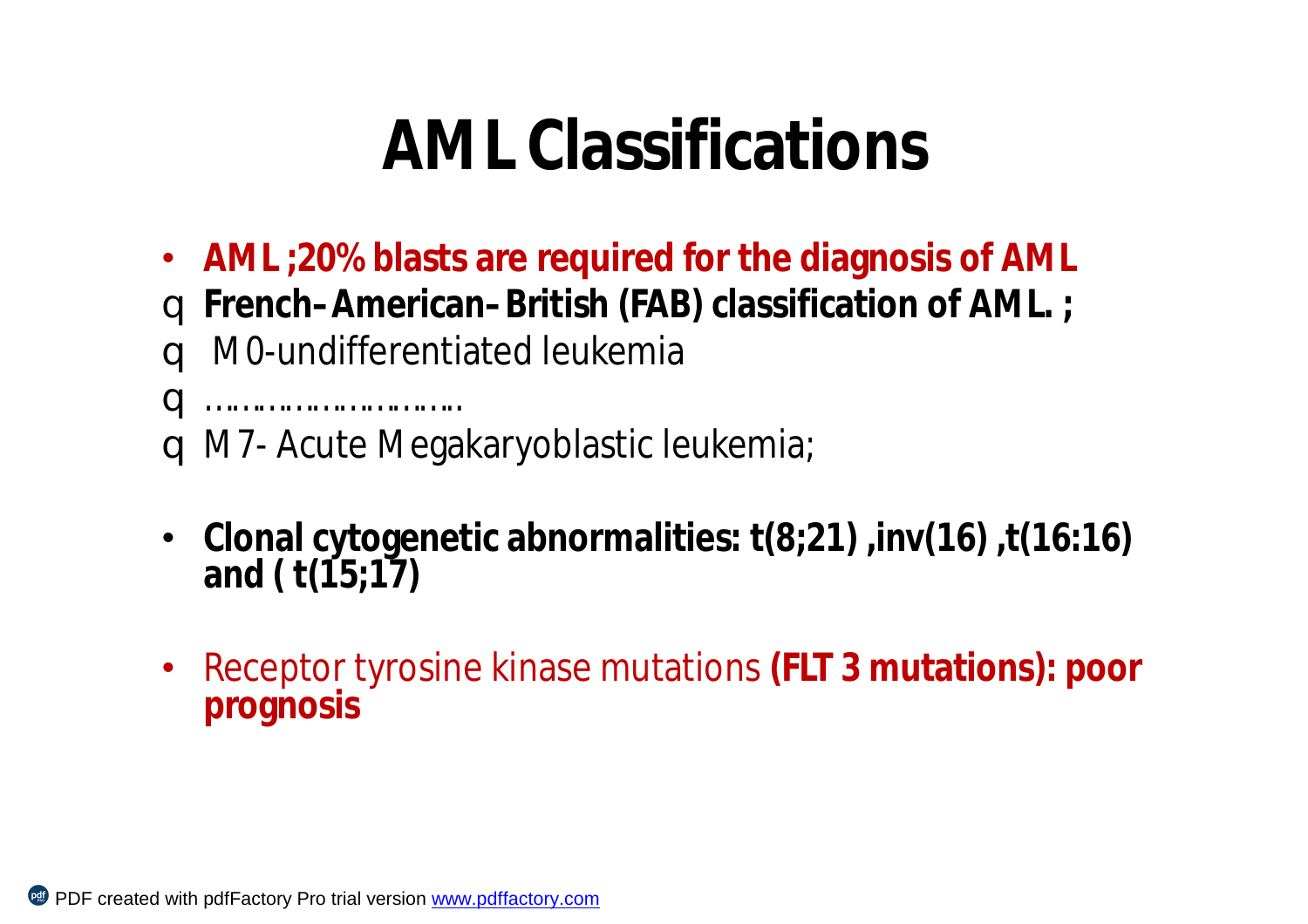## **Clinical Manifestations**

- Fever, Weakness
- Anemia, Neutropenia
- **Thrombocytopenia to life-threatening Coagulopathy**
- Extramedullary disease (EMD) ;10-20% patients, **It can occur as a myeloid sarcoma (MS) or chloroma**
- **Gingival hypertrophy**
- Lymphadenopathy
- **Leukemia cutis**
- CNS , Orbit, periorbital areas, and paraspinal areas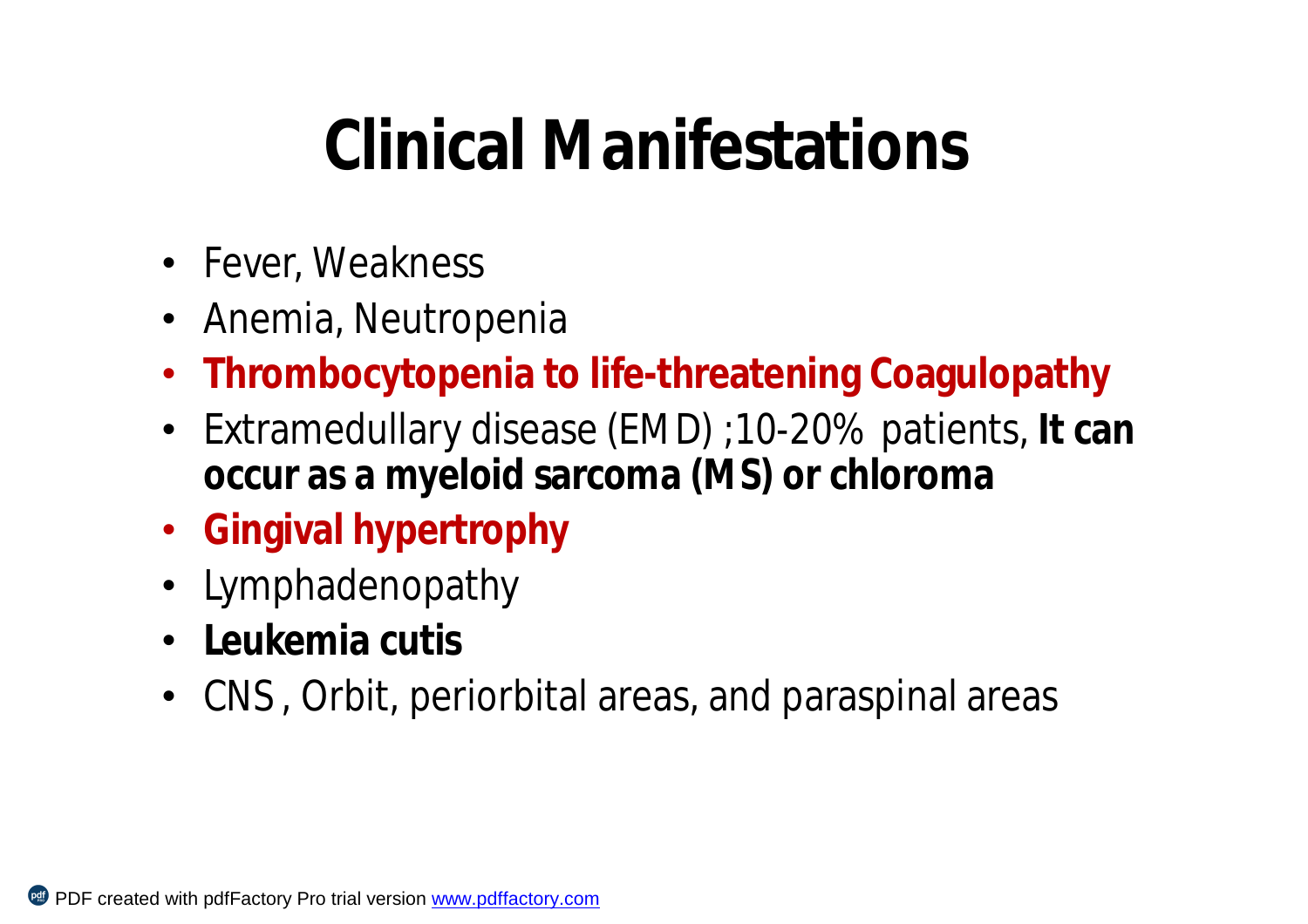### DIAGNOSIS



- CBC & Biochemistry , LDH
- **Leukocytosis, Auer rods, needle-shaped intracytoplasmic azurophilic inclusion bodies**
- Anemia, Thrombocytopenia
- BMA ; Immunophenotype , Molecular Genetics
- Cerebrospinal fluid(CSF)
- Coagulation profile
- Cardiac function
- Infectious disease evaluation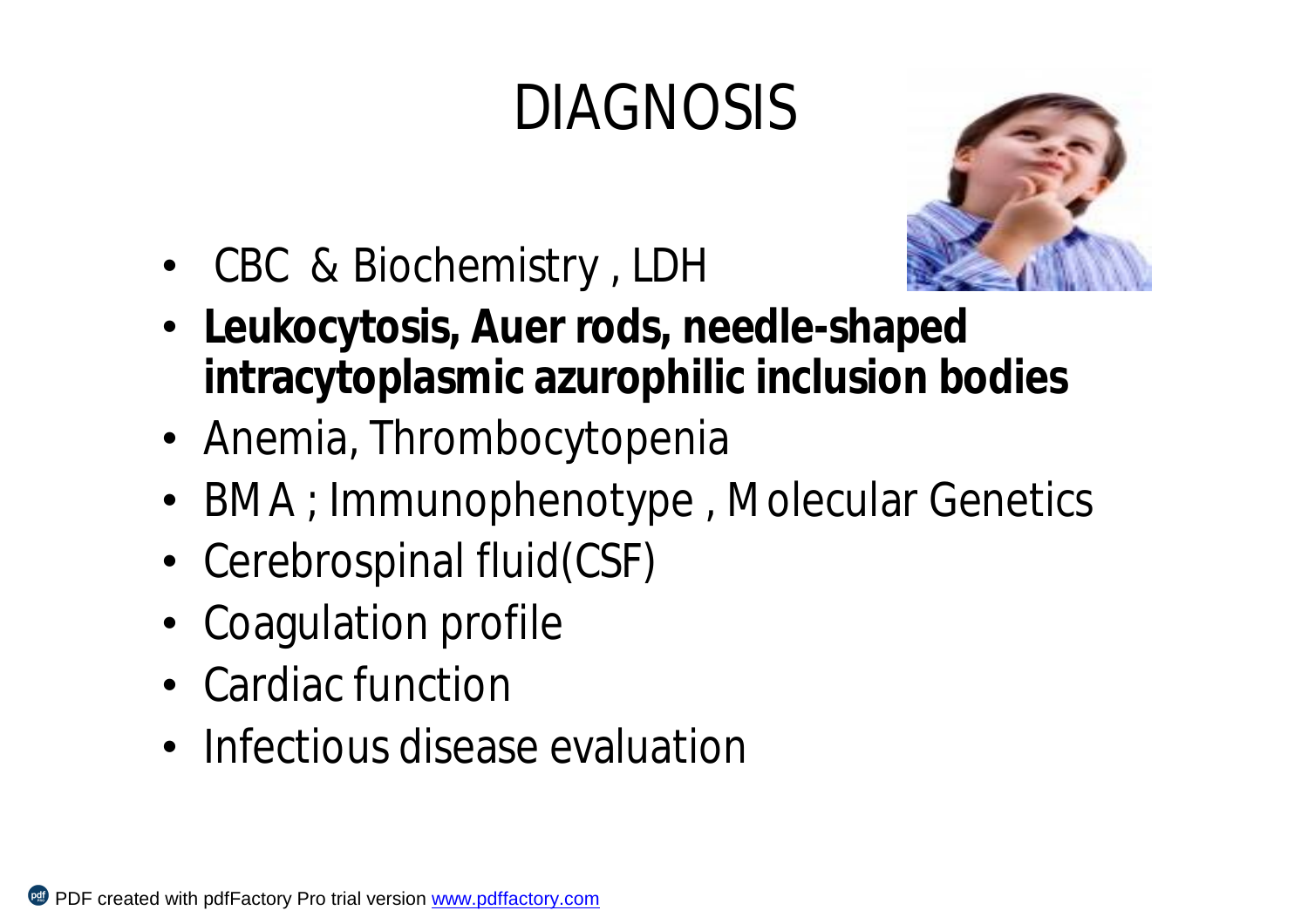### **TREATMENT**

- **General Care;** üManagement of Infectious üTransfusions üTumor Lysis Syndrome üHyperleukocytosis
- **Chemotherapy**
- **AllogenicHSCT**

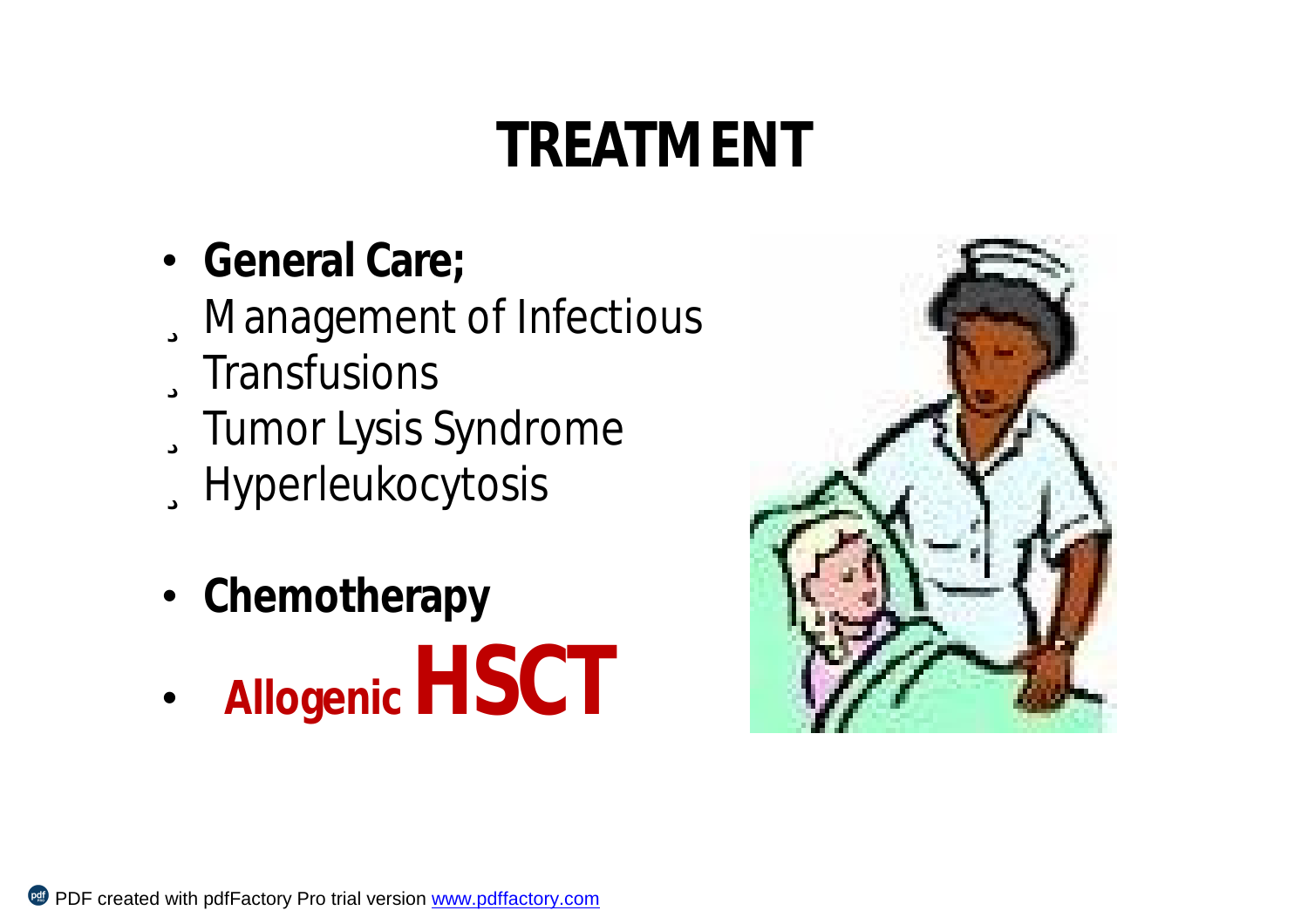# **Pedaitric Solid Tumors**

**CT scan showing 11.3**  $cm \times 9.7$ **cm right adrenal mass with scattered calcifications**

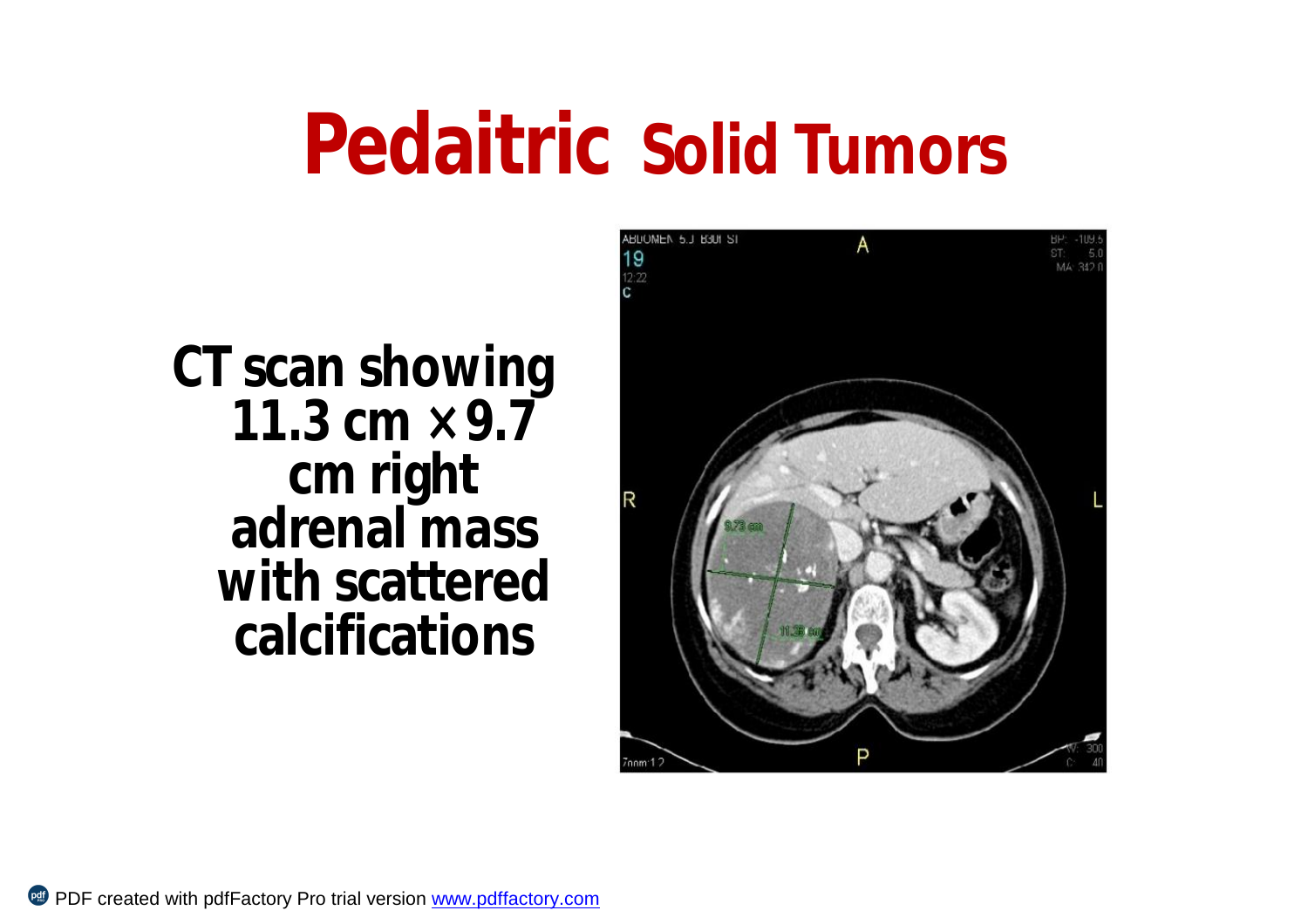### **Solid Tumors**

- **Neuroblastoma is the most common extracranial solid tumor in children**
- **Renal tumors comprise approximately 6% of all childhood cancers**
- **Malignant bone tumors constitute** ; 6% of all childhood malignancies. Osteosarcoma (56%), the Ewing sarcoma family of tumors (34%)
- **Soft-tissue sarcomas (STS)** derived from **primitive mesenchymal cells**
- **Classification ;Rhabdomyosarcoma (RMS, Non rhabdomyosarcoma softtissue sarcomas (NRSTS).** STS account for 7% of childhood malignancies. **RMS accounts for 40% of STS and RMS is the most common pediatric STS**
- Ø **Retinoblastoama**
- Ø **Germ cell tumors**
- Ø **Hepatobalstoma**
- Ø **….**

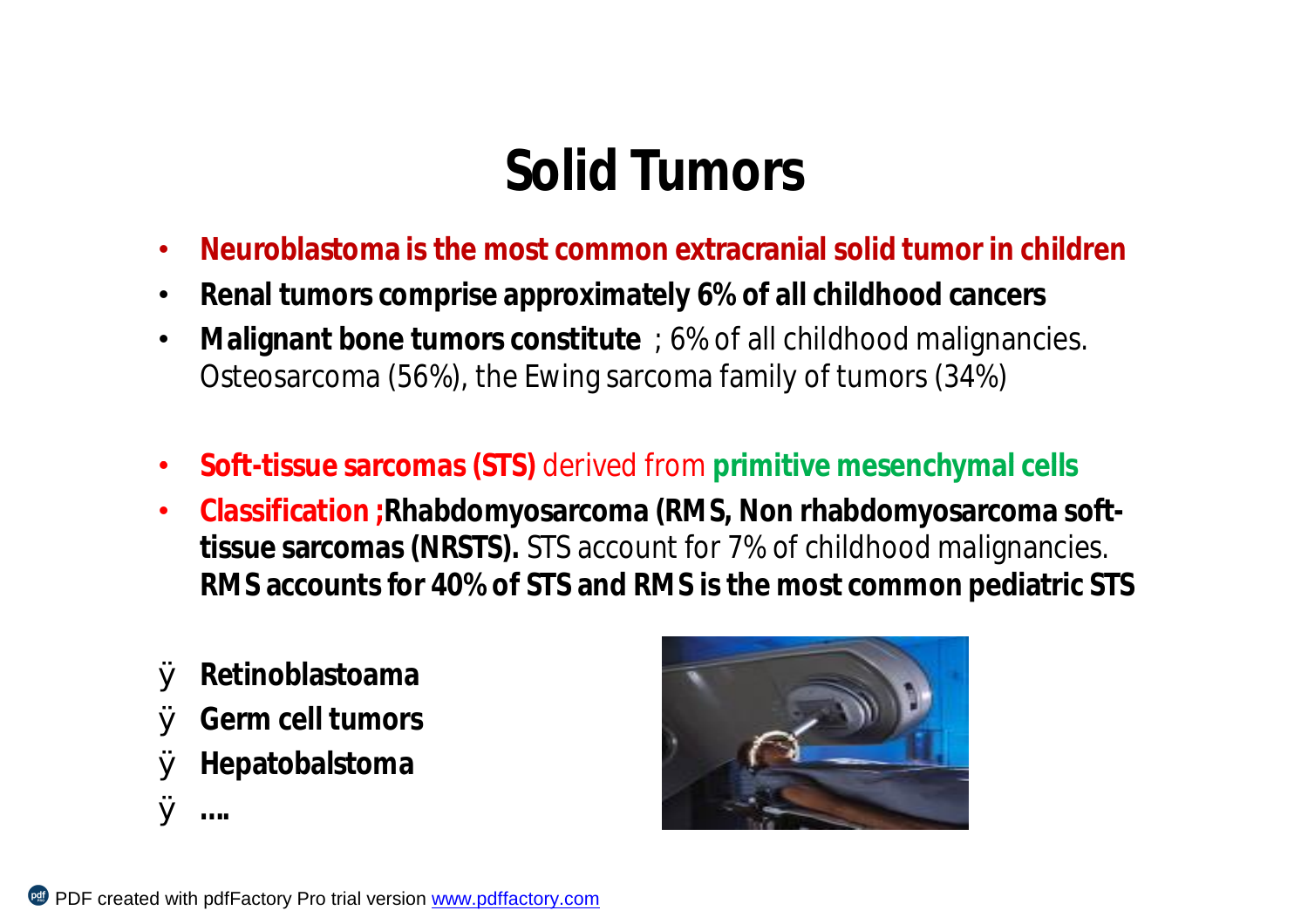## **Renal tumors/wilms**

- **Renal tumors comprise approximately 6% of all childhood cancers**
- **Nearly 10% of all malignancies among children aged 1 -4 years.**
- **Wilms' tumor (Nephroblastoma) ;most common primary renal tumor childhood**
- **Presentaion : Renal mass**
- **Metastasis: most Lung**
- **Treatment:**
- **Surgery , Chemo and Radiation**

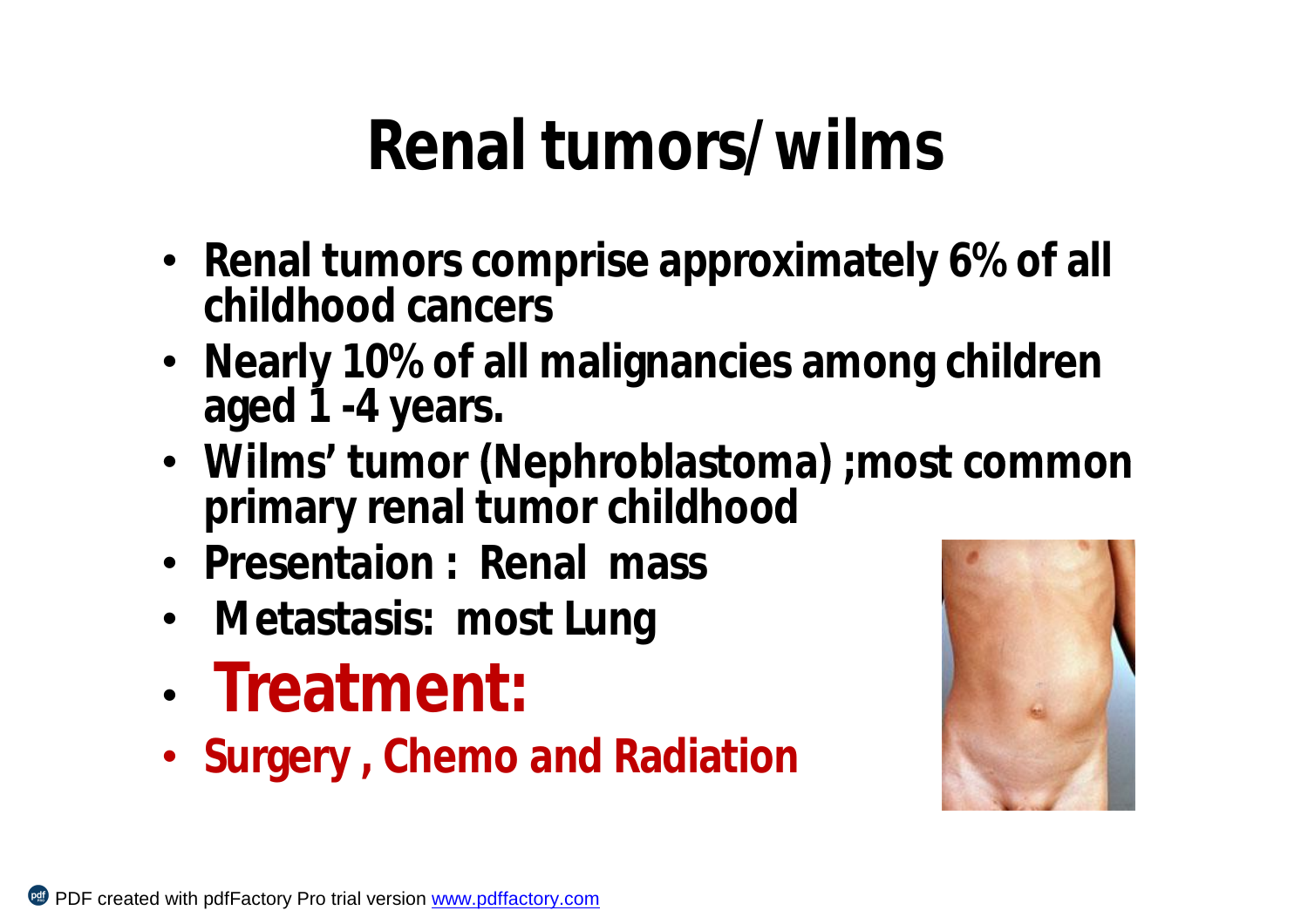### **Wilms Tumor**



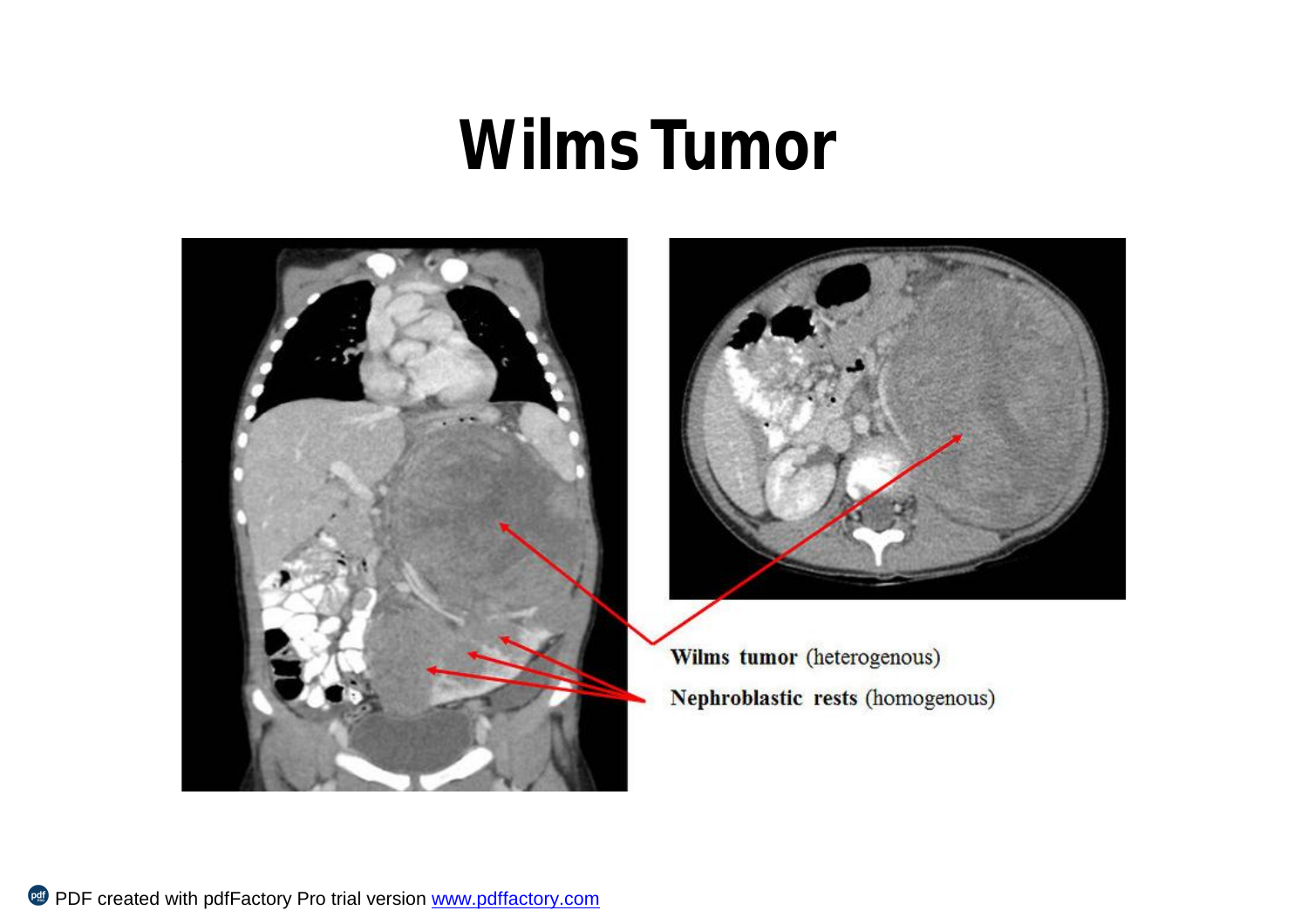### **Neuroblastoma**

- **Neuroblastoma is the most common extracranial solid tumor in children**
- **Peak age of incidence is 2 year**
- **Small round blue cell tumors**
- **Histologically: Favorable or unfavorable**
- 7% of all childhood malignancies
- **15% of childhood cancer mortality**.
- Neuroblastoma :most common malignancy **in infants**
- At diagnosis;
- ü **50% of patients < 2 years of age**
- ü **75% < age 4**
- ü **90% < age 10**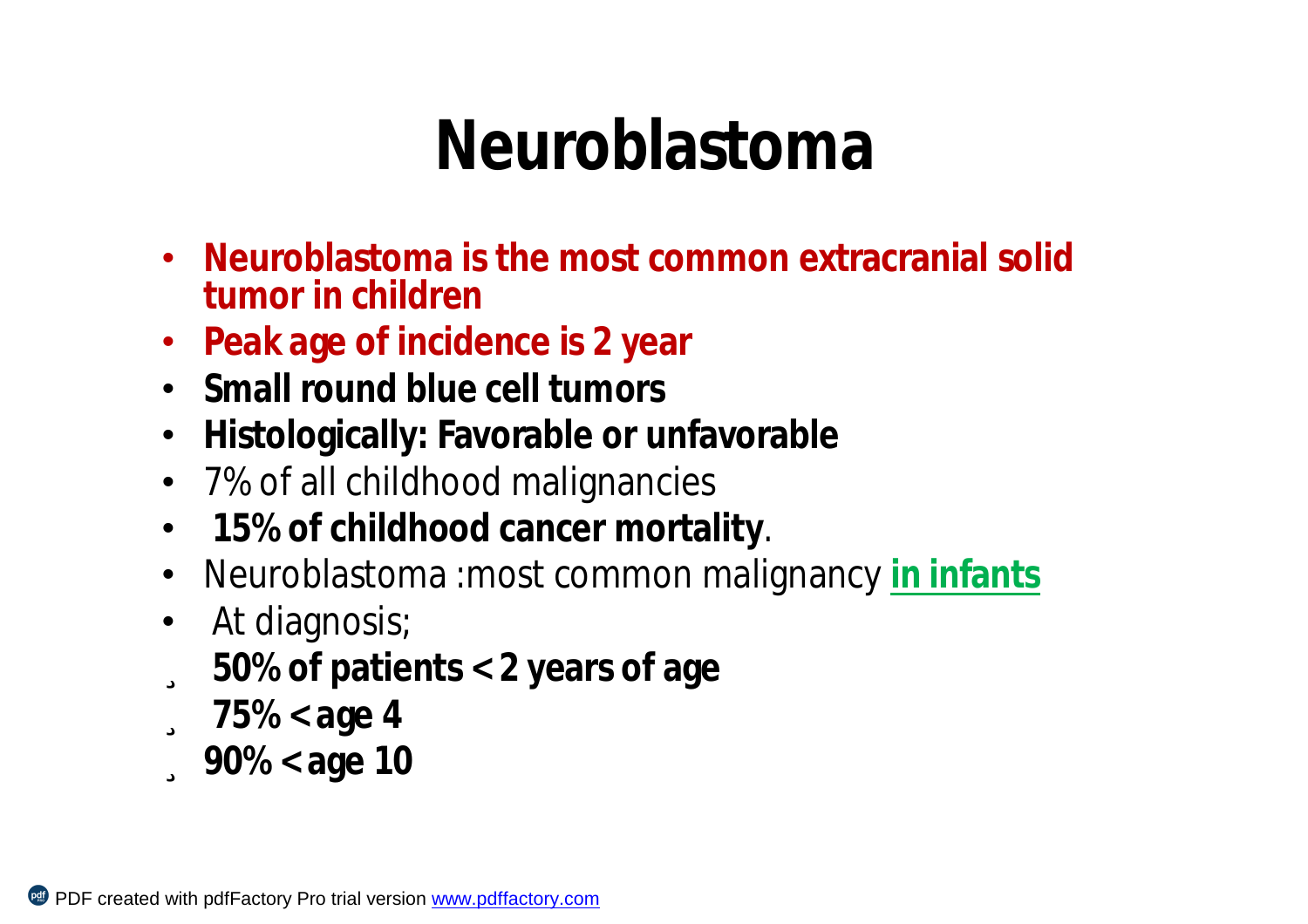### CLINICAL FEATURES

- **Non specefic-Lethargy, anorexia, pallor, weight loss, abdominal pain,weakness, and irritability.**
- **usually ;Adrenal mass**
- Sweating, flushing, pallor, headaches, palpitations, **hypertension**
- Distant metastases detected at the time of diagnosis in 75% of cases.
- **Paraneoplastic Syndromes;**
- Ø watery diarrhea ,FTT -abdominal distention a-hypokalemia Ø **Opsoclonus myoclonus ataxia syndrome (OMAS)**
- **Metastasis: Bone, BM, LN, Brain**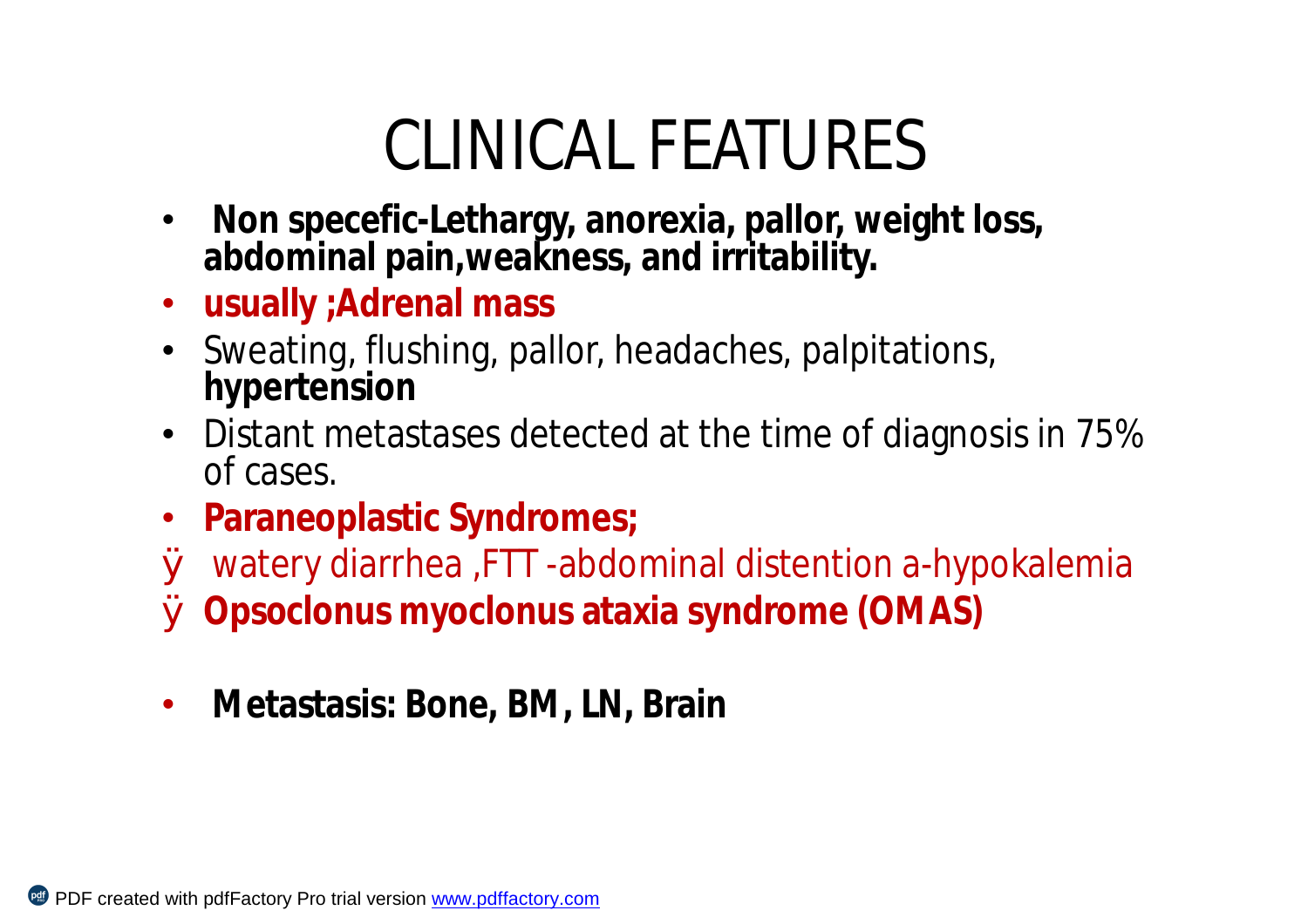## DIAGNOSIS &STAGING

- CBC , BIO, LDH , Ferritin
- Urine 24hour **HVA &VMA**
- Imaging: Sono, Computed tomography (CT), MRI, (FDG-PET) ,**123 & 131 I MIBG**
- BMA+ BMB
- Bone survey , Bone scan
- **NMYC ( Ch2) amplification**
- **Open biopsies, Tissue diagnosis**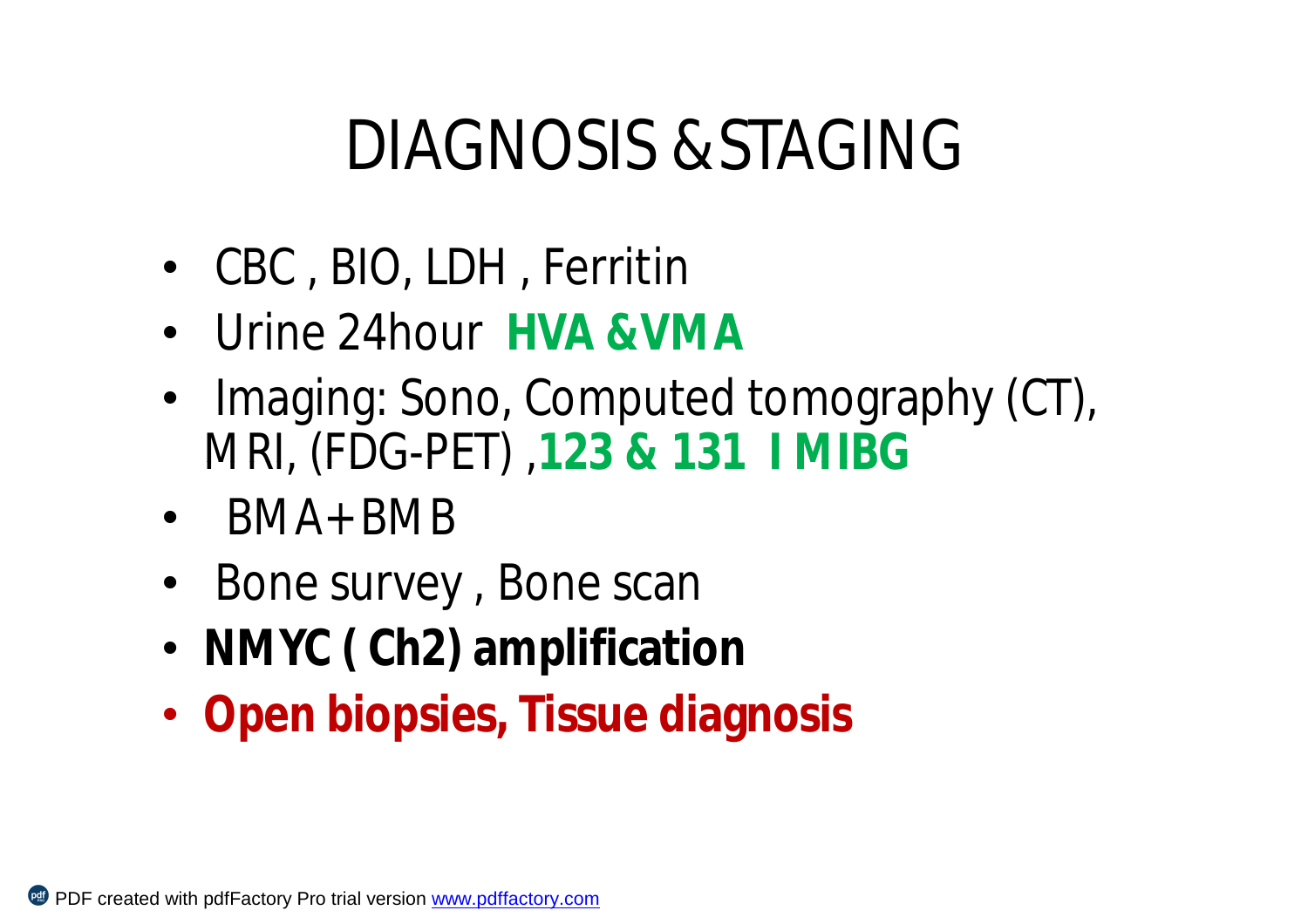## **TREATMENT/Neuroblastoma**

- **Surgery**
- **Chemotherapy**
- **Immunotherapy**
- **Radiotherapy X**
- **HR patients : HSCT: Auto HSCT**

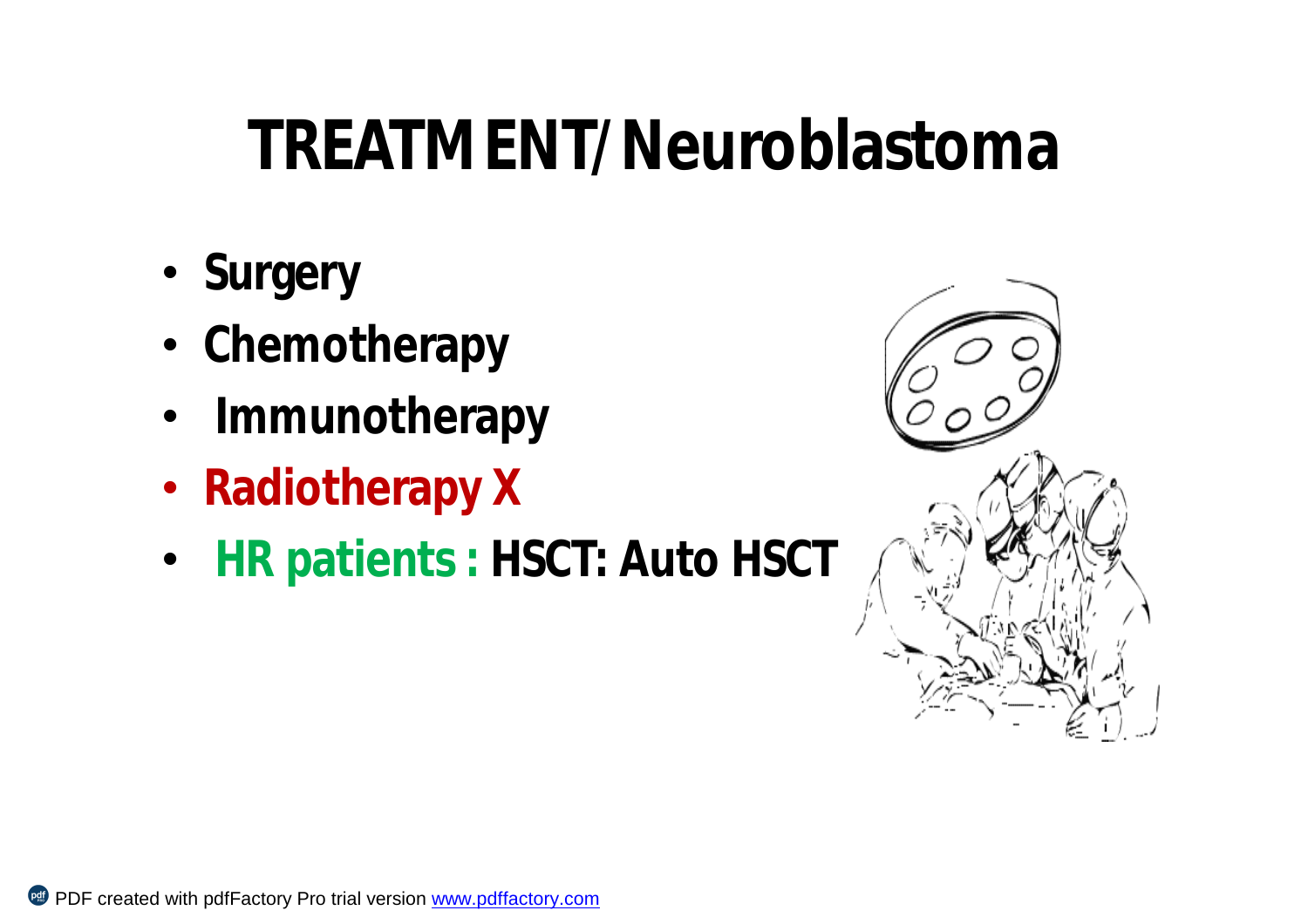### Soft Tissue sarcoma: Rhabdomyosarcoma



- Rhabdomyosarcoma
- (RMS) is the commonest soft tissue sarcoma (STS) in children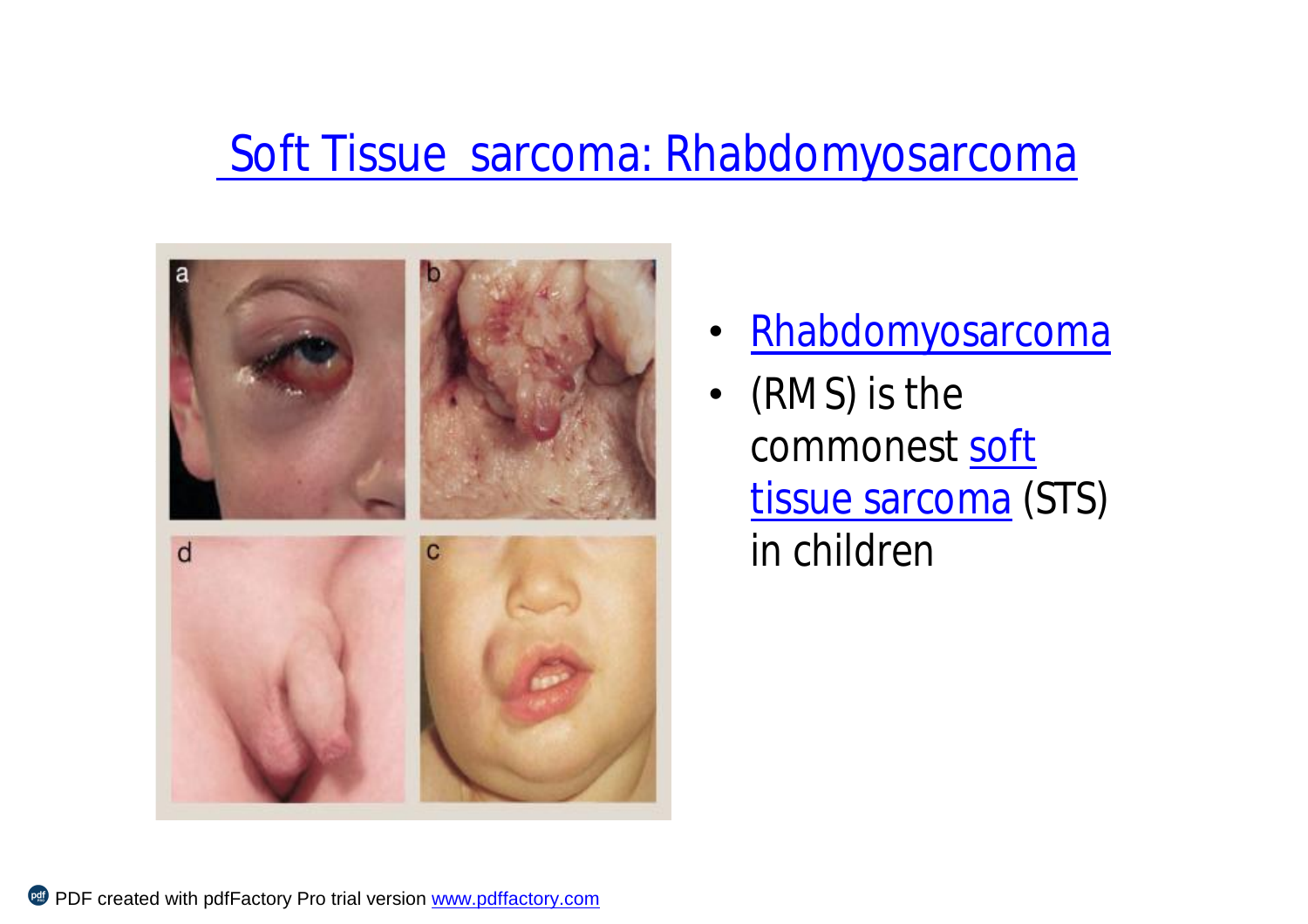### Rhabdomyosarcoma



FIGURE 2: Frythematous, lobulated nodule with telangiectasias on its surface, measuring 3.2 x 2.4 cm, located on the left paranasal region

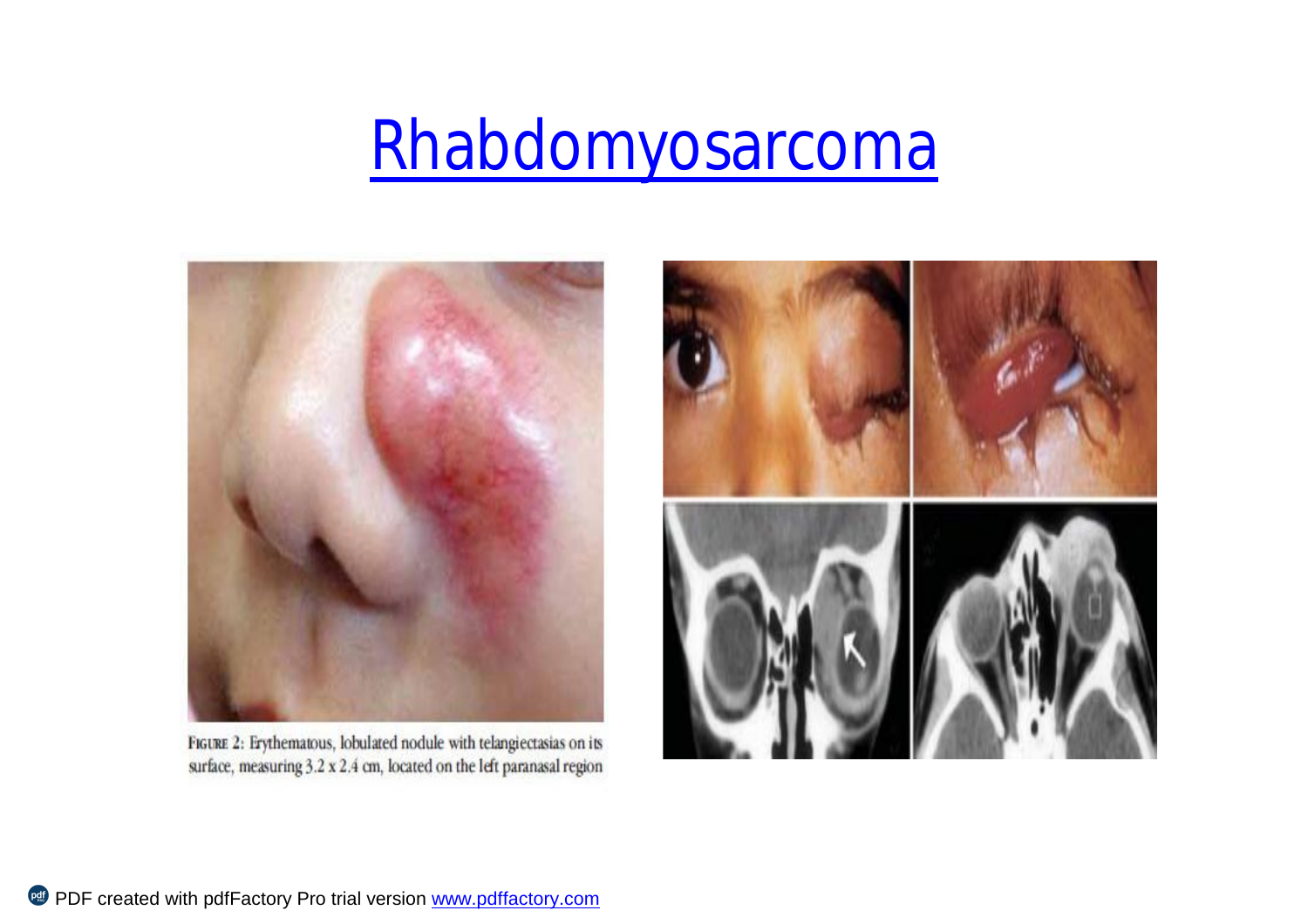### **Retinoblastoma**



- Retinoblastoma occurs in 1/15,000 to 1/30,000 live births
- about **3% of childhood cancers**
- usually : in children  $< 2$  yr;  $< 5\%$  of cases are diagnosed in those > 5 yr.
- **leukocoria (a white reflex in the pupil), strabismus, and, less often, inflammation and impaired vision.**
- **Diagnosis is based on ophthalmoscopic examination and ultrasonography, CT, or MRI.**
- **May be Hereditary**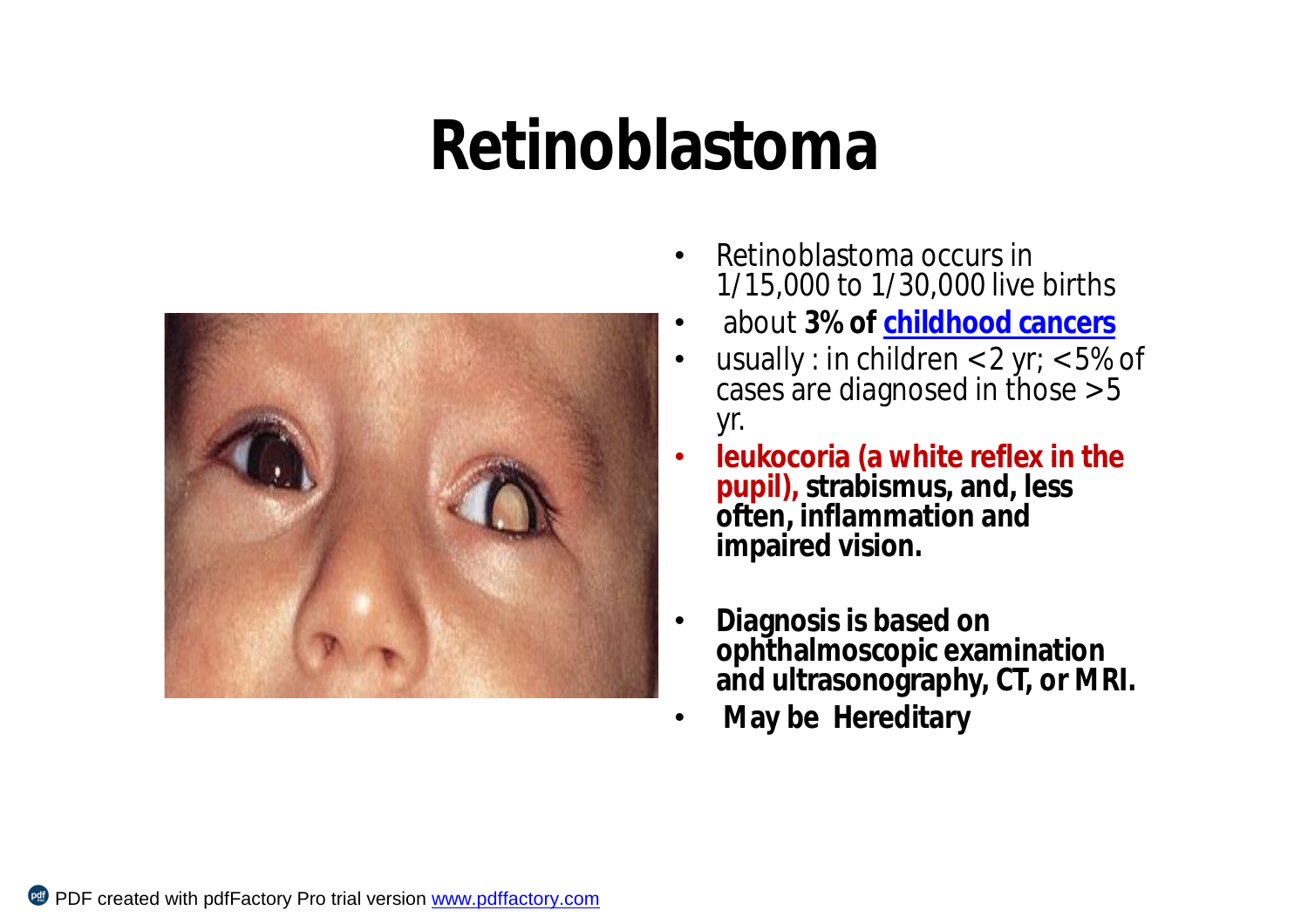### **Bone tumors**





Figure 2: Swelling measuring almost 35x25x20, skin appears stretched and dilated veins are vible previous surgery scar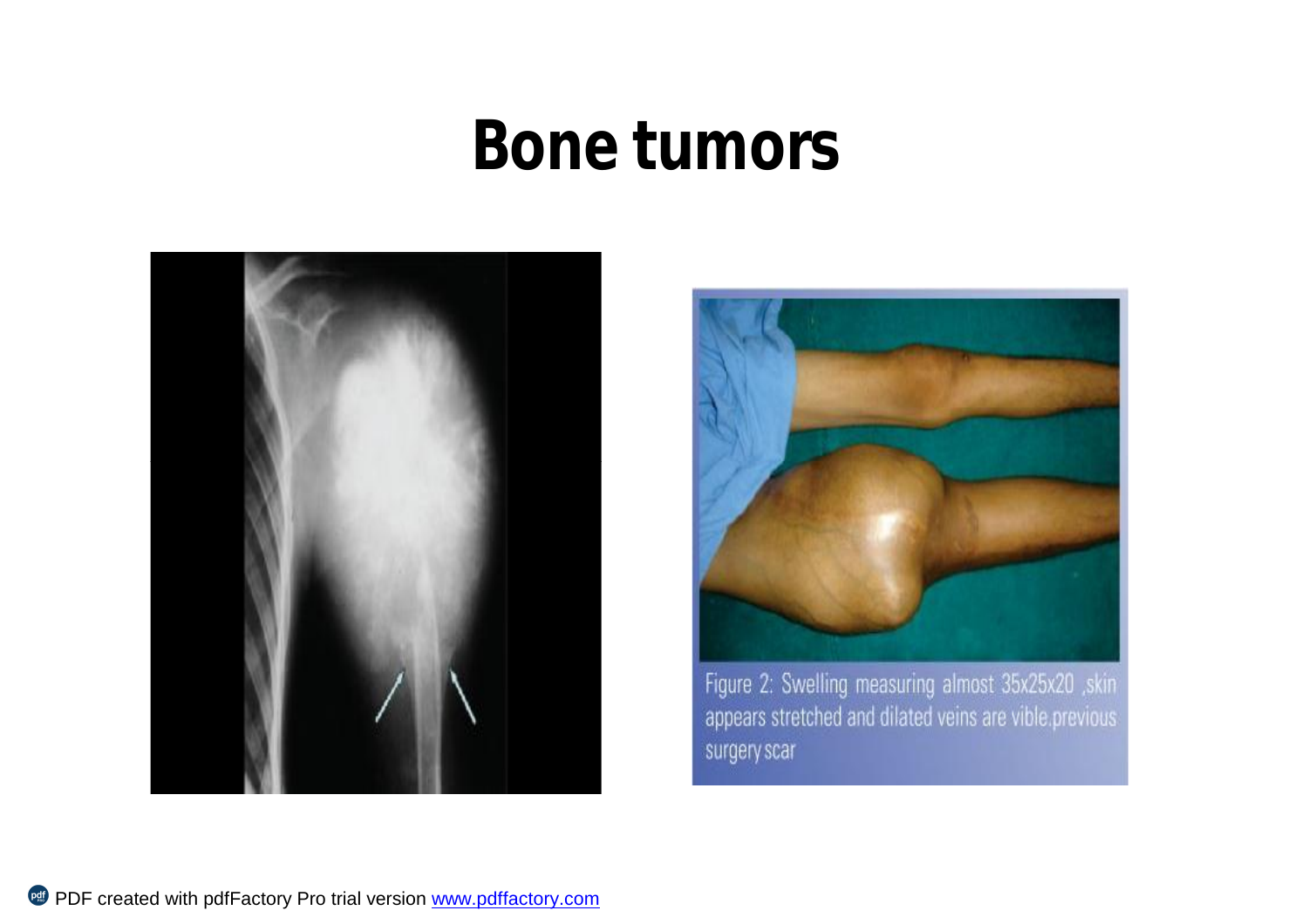**Brain tumors umors of the central nervous system (CNS) are the second most common group of cancers in childhood, accounting for 20% of all childhood malignancies**





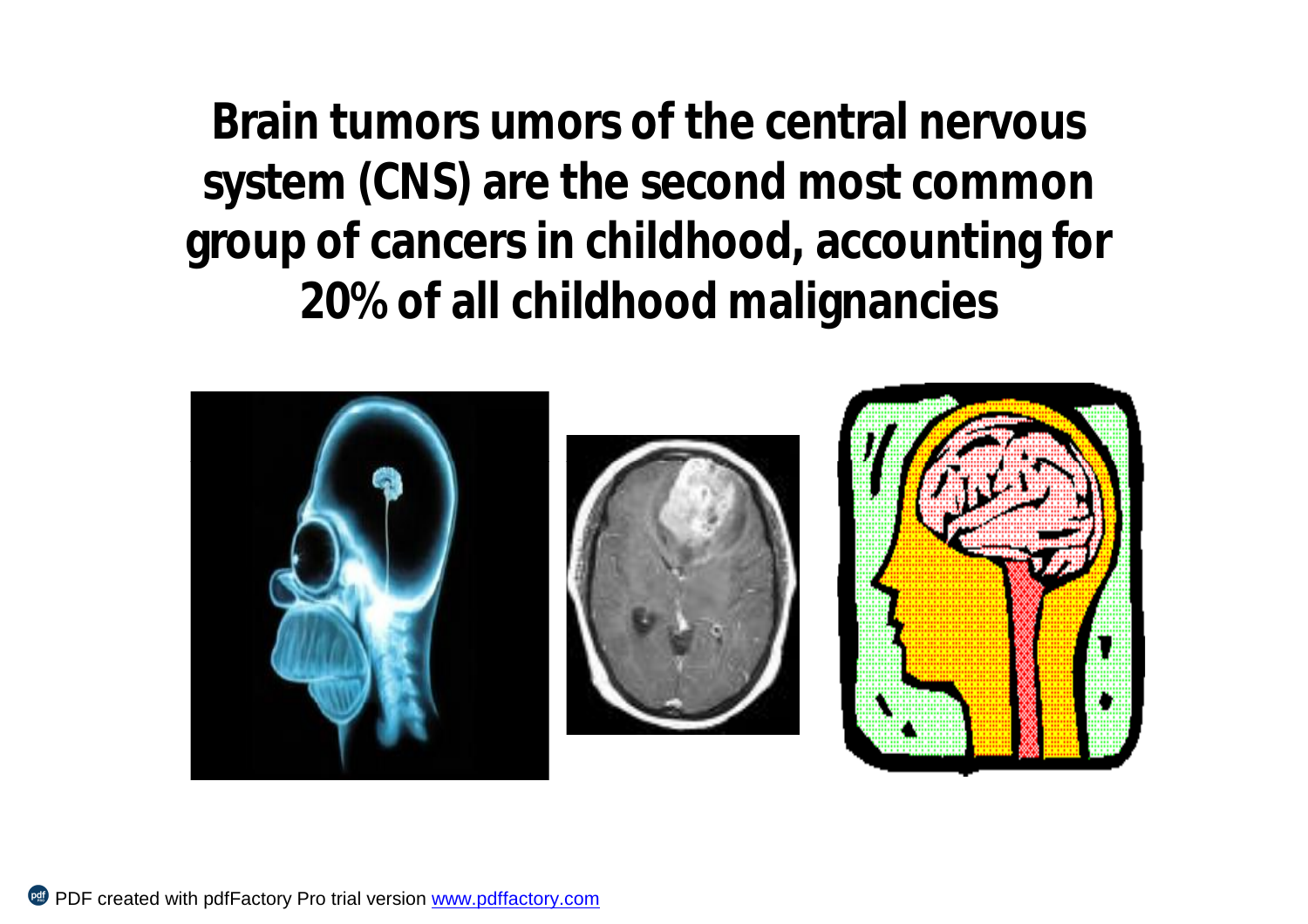## **Family support**









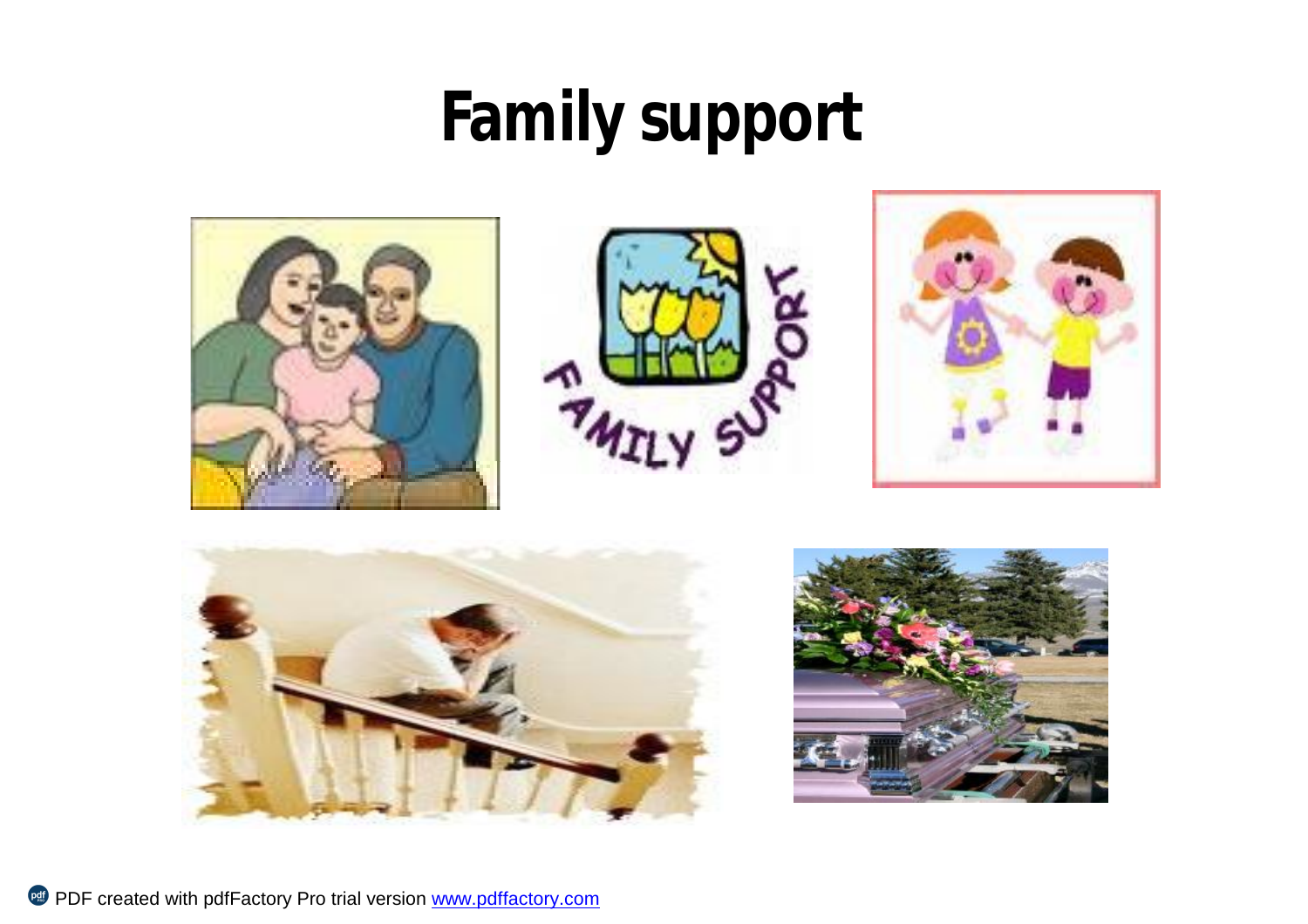

# **Follow Up**

### **Long-term Survival & Care**

Pdf PDF created with pdfFactory Pro trial version [www.pdffactory.com](http://www.pdffactory.com)